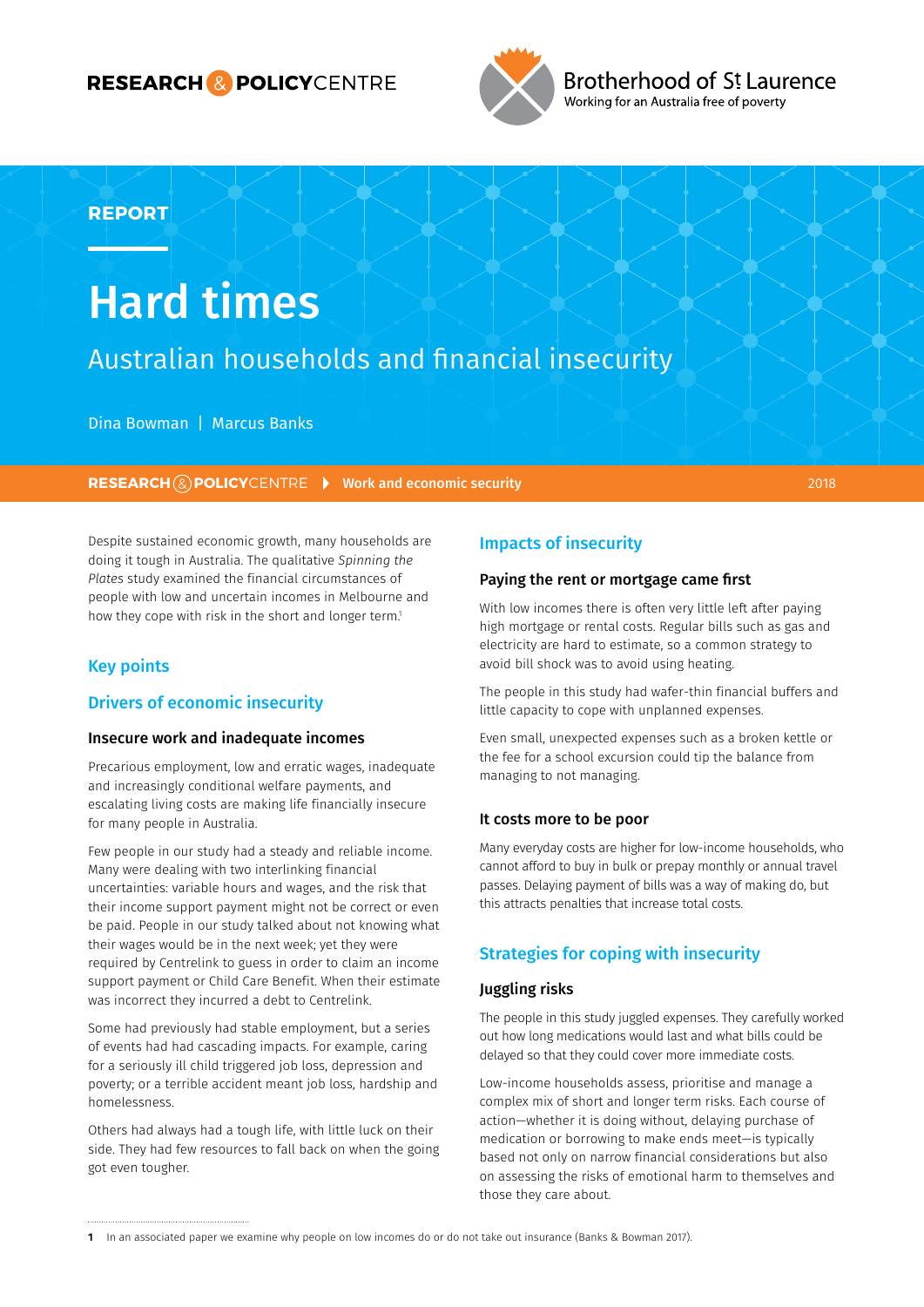#### Doing without

Missing meals so that children had enough to eat, not using heating and avoiding socialising, and walking or riding bikes rather than using a car or public transport were common strategies to try to make ends meet.

#### Borrowing, lending and trying to create buffers

Individuals borrowed small amounts of money from friends and other household members and traded goods and services. Most were wary of getting caught up with credit card debt.

Inadequate and/or uncertain incomes make it hard to save for the longer term. Low-income households tend to save small amounts towards predictable expenses such as the rent. A common strategy was to pay a little more than required when they could, in an attempt to get ahead or at least not fall behind.

# Responding to insecurity: policy opportunities

#### Investment in social infrastructure and enabling conditions

While there is some recognition of the impacts of broader social and economic policies on the financial wellbeing of households, dominant policy and program approaches to financial insecurity tend to focus on the provision of information with the aim of changing individual behaviours and attitudes (Bowman et al. 2017, p. 218).

Our research highlights the difficult choices that individuals make in constrained circumstances. While providing more accurate and accessible information is important, critical assessors of financial literacy programs point out that keeping the policy spotlight on individual change casts into the political shadows the drivers of poverty:

- **•** inadequate and unstable incomes
- **•** the social pervasiveness of indebtedness
- **•** the higher costs of living unfairly experienced by low-income households
- **•** and a paltry, increasingly conditional welfare safety net (Arthur 2012; Soederberg 2014).

To foster economic security requires an investment in enabling conditions and equitable social infrastructure, rather than a sole focus on the skills, attitudes and behaviours of individuals.

#### **Background**

There is increasing concern about inequality and about job insecurity in Australia. We know that:

- **•** Income inequality in Australia has been growing since the mid-1990s (Fletcher & Guttmann 2013; OECD 2015).
- **•** Australia's poverty rate of 13% is above the OECD average of 11% (OECD 2016).
- **•** Minimum wages have declined from 50% of average fulltime wages in 2000 to 44% in 2015 (OECD.Stat 2017) while wage growth has stagnated (Bishop & Cassidy 2017).
- **•** The rate of underemployment is the highest since records began in 1985 (ABS 2017b, Table 22).
- **•** Part-time work has increased from 18.9% of employment in 1986 to 31.6% in 2016 (Borland 2017). Working conditions are deteriorating as more part-timers are confronted with unpredictable and irregular weekly rosters (Charlesworth 2012).
- **•** Access to adequate welfare payments has become less certain and more conditional than it was 20 years ago (Herault & Azpitarte 2014).
- **•** Even for those who are currently employed, there is a decline in perceived job security (Foster & Guttmann 2018).

How policymakers are responding to the impact of these changes has attracted some criticism. For example, Treasury Secretary John Fraser is reported to have 'slammed politicians for being out of touch with the struggles of everyday Australians' who are coping with 'rising energy prices and the weakest wage growth in Australia's history' (Bagshaw 2017). Speaking about underestimating the ongoing social consequences of the global financial crisis, he observed:

*In the cosseted world of Canberra, we in Treasury did not always recognise the major social impacts of such structural shifts on the communities they affected (quoted in Bagshaw 2017).*

To develop solutions, there is a pressing need to examine the impacts of these changes on lower income households.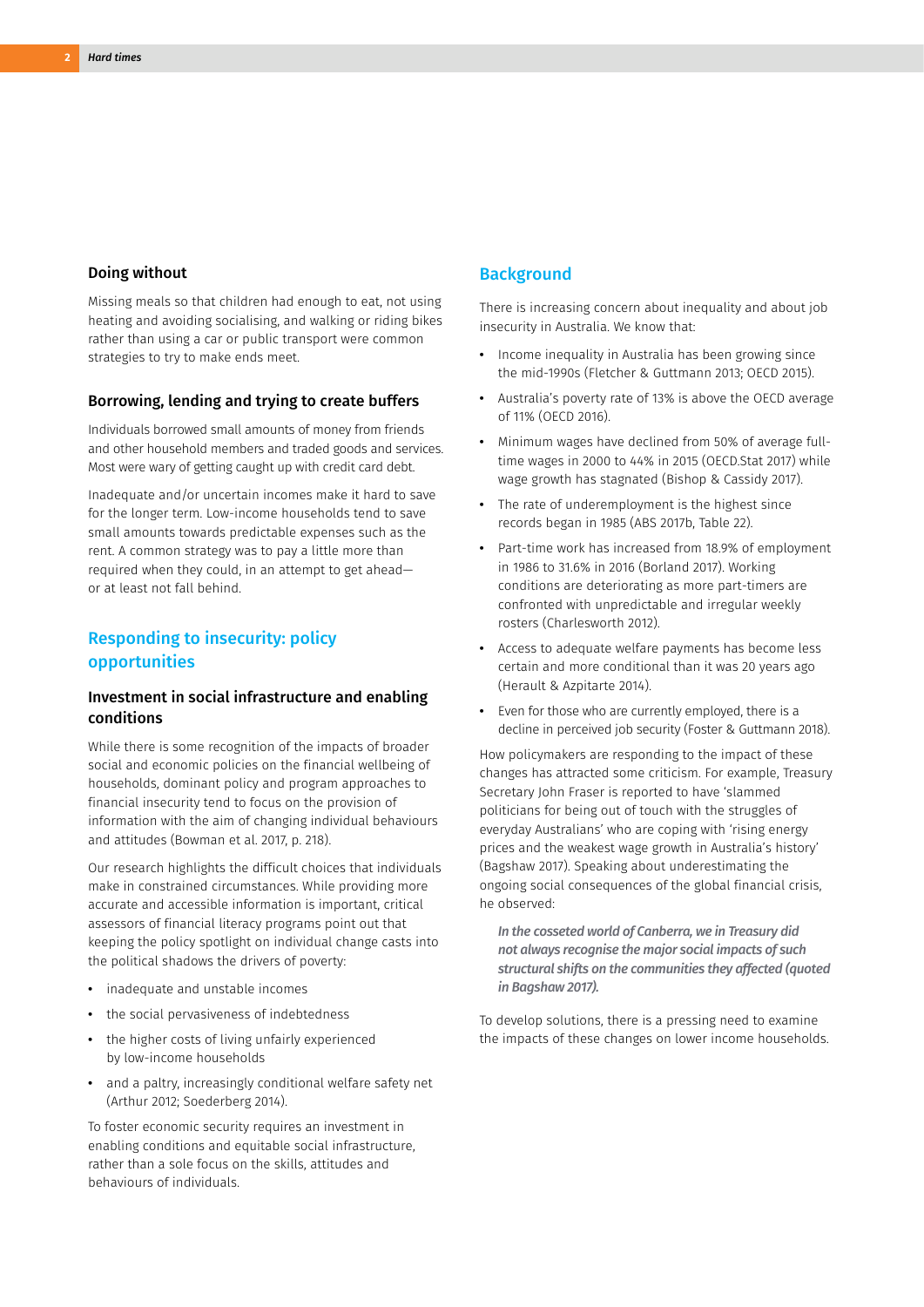#### The research

*Spinning the Plates* was a qualitative study designed to investigate how households with low or unstable incomes manage short and longer term financial risks.

The study had two phases: an in-depth, semi-structured telephone interview and a follow-up panel survey with a member of each household. The household rather than the individual was the unit of analysis in order to capture the micro-level risk pooling that can smooth income flows and stabilise economic security (Western et al. 2012).

#### Phase 1: Interviews

The main part of the narrative, semi-structured interview explored the participant's household financial practices, strategies and subjective levels of coping. The final part of the interview gathered data on household composition; income in the last two weeks; assets and liabilities; insurance coverage for contents, house, car, health and other events; and borrowing and lending practices. A short, internationally recognised, financial wellbeing survey was also included (CFPB 2015).

Interview participants were reimbursed with a \$60 Coles voucher.

#### Phase 2: Surveys

All interviewees were encouraged to complete an online survey once a fortnight for four months. The survey asked about household income and expenses and included open-ended questions about:

- **•** unexpected financial events during the fortnight
- **•** their expenditure
- **•** why they lent to, or borrowed from, a household or family member
- **•** how participants felt they were coping in the last 14 days.

Survey respondents were reimbursed with a \$25 Coles voucher for each completed survey (payable at the end of the survey period).

#### Recruitment

Participants were recruited from the three local government areas in Melbourne that reported the highest rates of financial stress, defined as the percentage of the adult population who indicate that they could not raise \$2000 in two days (Community Indicators Victoria 2011).

From 133 people who expressed interest, 75 were selected for interview—25 from each local government area. While efforts were made to source male participants, the final

sample reflected greater interest in participation from women (56) than men (19).

Most participants were of working age, mainly between 30 and 60 years.

Participants' estimates of their household's gross annual income varied considerably, but all received less than the national median gross income of \$80,000 (ABS 2015, Table 6.1):

- **•** 33% had incomes of less than \$25,000
- **•** 37% had incomes between \$25,000 and \$50,000
- **•** 29% of households had incomes between \$50,000 and \$80,000.

The majority of respondents (71%) had some paid work in the fortnight before recruitment, and 80% of households had at least one member who was employed in that period.

The number of people living in the households was fairly evenly distributed between one (16), two (19), three (17) and four (15) people. Eight households comprised five or more people. Thus the households in the study tended to be larger than in the Australian population as a whole (.id c. 2018).

The leading household type was couples with dependent children (28%); another 15% were couples without dependent children. One in five participants headed a single parent family and a similar proportion lived alone. The 'Other' category includes people living in a boarding house and with extended family members (Figure 1).

#### **Figure 1**

#### **Study households were diverse types**  (n=75)

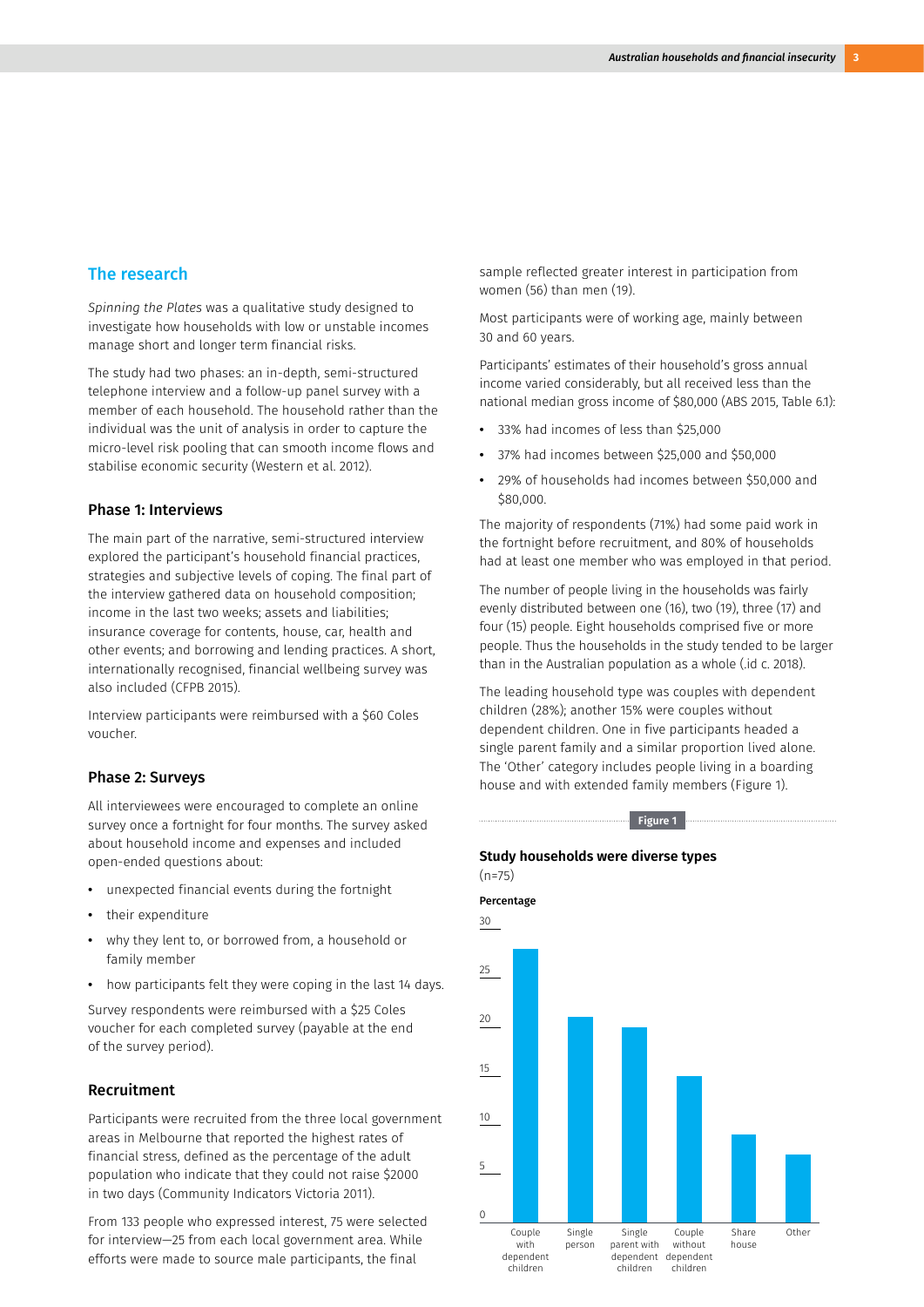Of the 75 initial interviewees, 70 agreed to participate in the second phase, to complete eight fortnightly surveys. There was a remarkably strong survey response rate: all 70 completed the full panel schedule.

#### **Ethics**

Ethics approval was granted by the Brotherhood of St Laurence Human Research Ethics Committee.

#### Limitations

The four-month survey period was relatively short and led up to Christmas and the summer holidays. Other times of the year could show different financial practices and patterns.

Due to resource constraints we interviewed and surveyed only one member of each household rather than all adult members. This might have affected the accuracy of information for about half the sample households. Reliance on one person provided less detail about each member's financial practices, and about household bargaining and power relations.

#### Findings

Low-income households face difficult questions every day about how to manage complex and competing financial and emotional risks. Below we summarise our findings on the drivers and impacts of financial insecurity. To illustrate its complexity we provide examples drawn from our study, using pseudonyms for participants.

#### Drivers of insecurity

#### Low and unpredictable income

Most participants in our study had quite erratic incomes, fluctuating by 25 per cent or more between one fortnight and the next.

Volatile incomes magnified the difficulty of managing fortnightly and irregular expenses.

Firstly, most households had to estimate what money would be coming in over the next fortnight and then attempt to adjust their expenditures. Secondly, compounding the difficulties of managing budgets with fluctuating incomes, a significant minority got their estimates wrong.

When asked 'In the last 14 days did you or anyone in your household discover that your wages and/or Centrelink payment was different from what you expected?', up to one-fifth of participants noted that their actual income that fortnight was not what they had expected. Many of these households reported providing incorrect wage estimates to Centrelink. The net impact was to increase the likelihood that these households would endure major financial hardships in the immediate fortnight (if their estimate was too high) or in the subsequent fortnight (if their estimate was too low).

Casual work and fluctuating hours of work make it hard for households to correctly estimate incomes.

Jack, in his late 20s and living in a share house, explained that casual work 'means no guaranteed hours' and this meant no guaranteed income.

Peter, in his 40s and also living in a share house, recounted how his previous job as a labourer had been initially for 30 hours a week but then was reduced to 10 hours. A similar thing happened with his current factory job, as he explained:

*They keep changing the days, from five days to two days … there is no guarantee … They say come today, tomorrow, no, no.*

Work-hours can fluctuate from day to day, week to week and, as Linda explained, across the year:

#### LINDA

Linda, a single mother with a 5-year-old son, worked as a relief teacher. She explained the fluctuations across the year:

*First term of the year is very quiet, so no work as such, but starting from second term they start calling us.*

She was a casual relief teacher at one school, had agency work at other schools, tutored privately on occasions and usually received some Parenting Payment (single) income.

Linda considered herself a capable money manager and was proud of paying off her credit card at the end of the month. However, multiple casual jobs and wage uncertainty increased the stress of managing with limited means:

*You can't go on with the normal things. You have to really think and do. You can't do anything extra, you have to really budget it and then you have to think ok if I do this how much will I need, whether I will have to sacrifice something else. It's a lot of thinking and planning. You can't just go and spend money [or] you'll end up with nothing.*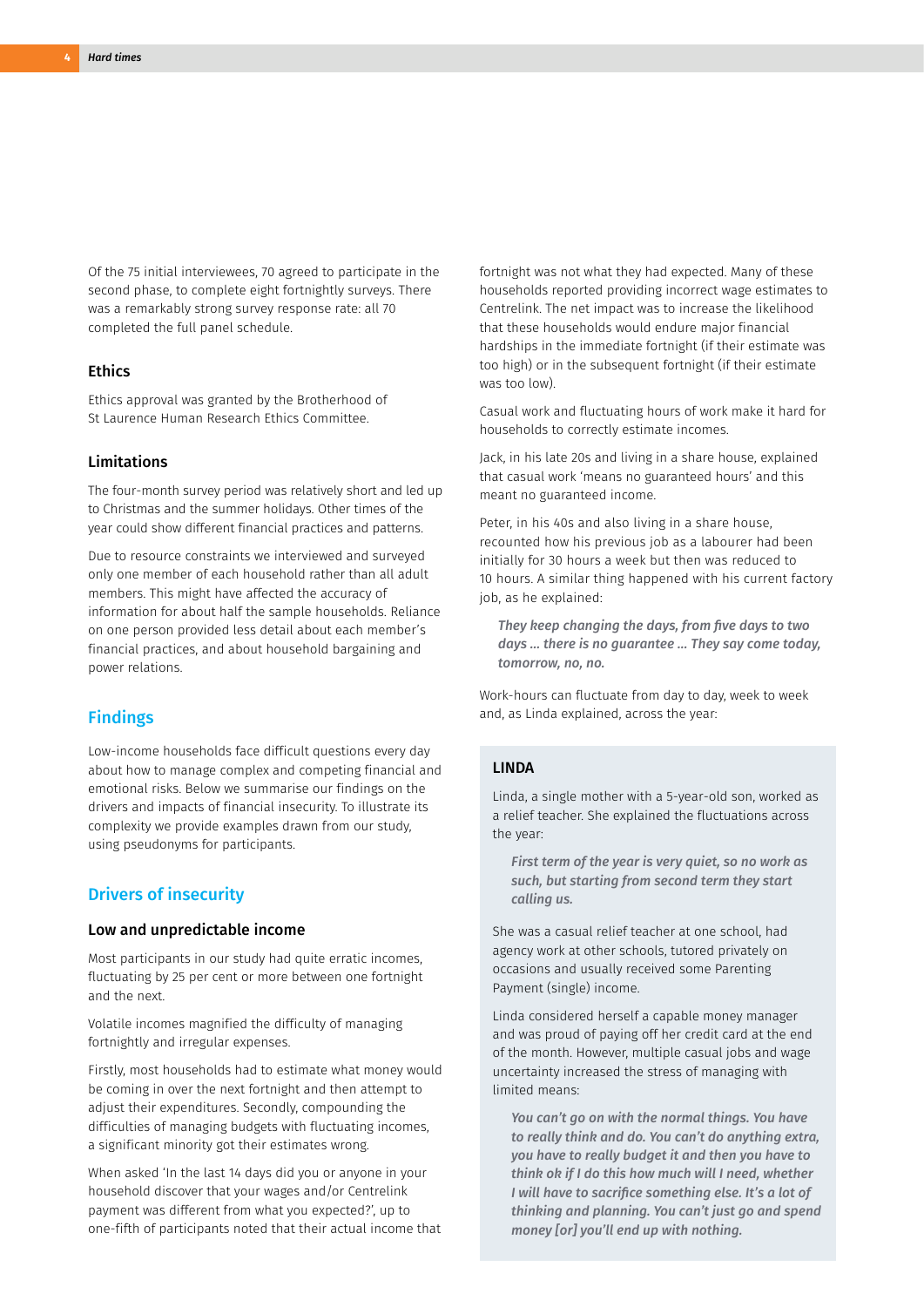During the survey period she twice noted that she could not pay her electricity bill on time. The first time was after notifying Centrelink that her income had risen due to some extra days' work, which resulted in her receiving no income support payment that fortnight. The trouble was she had yet to be paid for that extra work, causing a shortfall in her budget. The second instance was the opposite. She received a full income support payment as she had no wages that fortnight. Her son fell ill and she had to take him to the doctor at midnight. Then she caught a chest infection. With no sick leave entitlements, she had to rely only on income support.

*When you fall sick, the situation becomes worse as you are mentally and physically suffering due to lack of finances.*

By the following fortnight Linda was a little more upbeat as she had put her gas and electricity on payment plans. She compared her constrained circumstances with when she had an ongoing job:

*It was a totally different scenario. Then I could do anything, I knew my salary was coming and I could plan and go overseas, travel, do anything, whatever I want I can buy. But that I can't do now.*

#### Inadequate income support

Newstart Allowance is widely recognised by business, unions, welfare agencies and international bodies, such as the OECD, as manifestly inadequate and a barrier to finding work (Patty 2018; Saunders 2017).

The people in our study who received Newstart Allowance struggled to make ends meet and often had to rely on charity.

For example, Henry, who was in his 40s and lived in a share house, reported he received \$1112 per month and his rent was \$1192. As he put it, 'Basically I just don't have any money'. He owed over \$8000, and during the survey period faced additional costs because his house mate left unexpectedly and did not pay his share of the rent. Henry was unable to pay utility bills, or purchase medication or food, so he had to seek assistance from charities. He did whatever he could 'to survive'.

Many participants in our study were managing the dual risks of insecure paid work and conditional income support payments. They reported difficult, often frustrating interactions with Centrelink.

Peter (introduced earlier) had casual work in a factory but earned so little that he qualified for a partial Newstart

Allowance. He explained how he found his interactions with Centrelink embarrassing and frustrating:

*I give them my papers. They go no, no, no, you have to go to the [public] telephone booth and call this number. I call that number and they ask me 'Which language do you want?' I want English. They keep you for hours—hours and hours and hours and hours. Until you get tired and leave and go … Very, very, very, very frustrating. Very frustrating … They kind of embarrass you, you know?*

For Peter, engaging with Centrelink took too much time and sapped his energy and confidence.

People receiving other forms of income support were also doing it tough. For example, Kiara explained that on a Disability Support Pension she struggled to make ends meet:

*Most of that money that I get from Centrelink really goes on the bills … it all goes on my rent and on my medication. That's where most of that money is going. Out of all that money that I get from Centrelink, I'll probably end up having about \$10 or \$20 left in my pocket.*

#### Bad timing

A variable fortnightly income throws out last week's financial calculations, especially since most low-income households do not have a savings buffer.

Jennifer, a single mother in her fifties, relied on income support which was calculated on the assumption that she also received Child Support payments from her former partner. This assumption was not always correct, as she explained:

*Basically, they calculate in their heads that he's been paying you [child support] and he doesn't pay and you've still got to find the money to survive and you just can't … I'm supposed to be getting \$800 a month and then I get nothing and I've still got to survive without that \$800 [each month] for six months or so, for 12 months. That's where it puts a person into debt.*

This delay in payment increased her exposure to physical, emotional and financial harm:

*I have physical illnesses because I didn't eat for a very long time. I fed my children but yeah, you know, just to make ends meet ...*

The timing of payments for work done is also an issue. Jennifer worked on a casual basis at a school, and was paid each month in arrears. She explained that payments varied depending on the length of the school term and public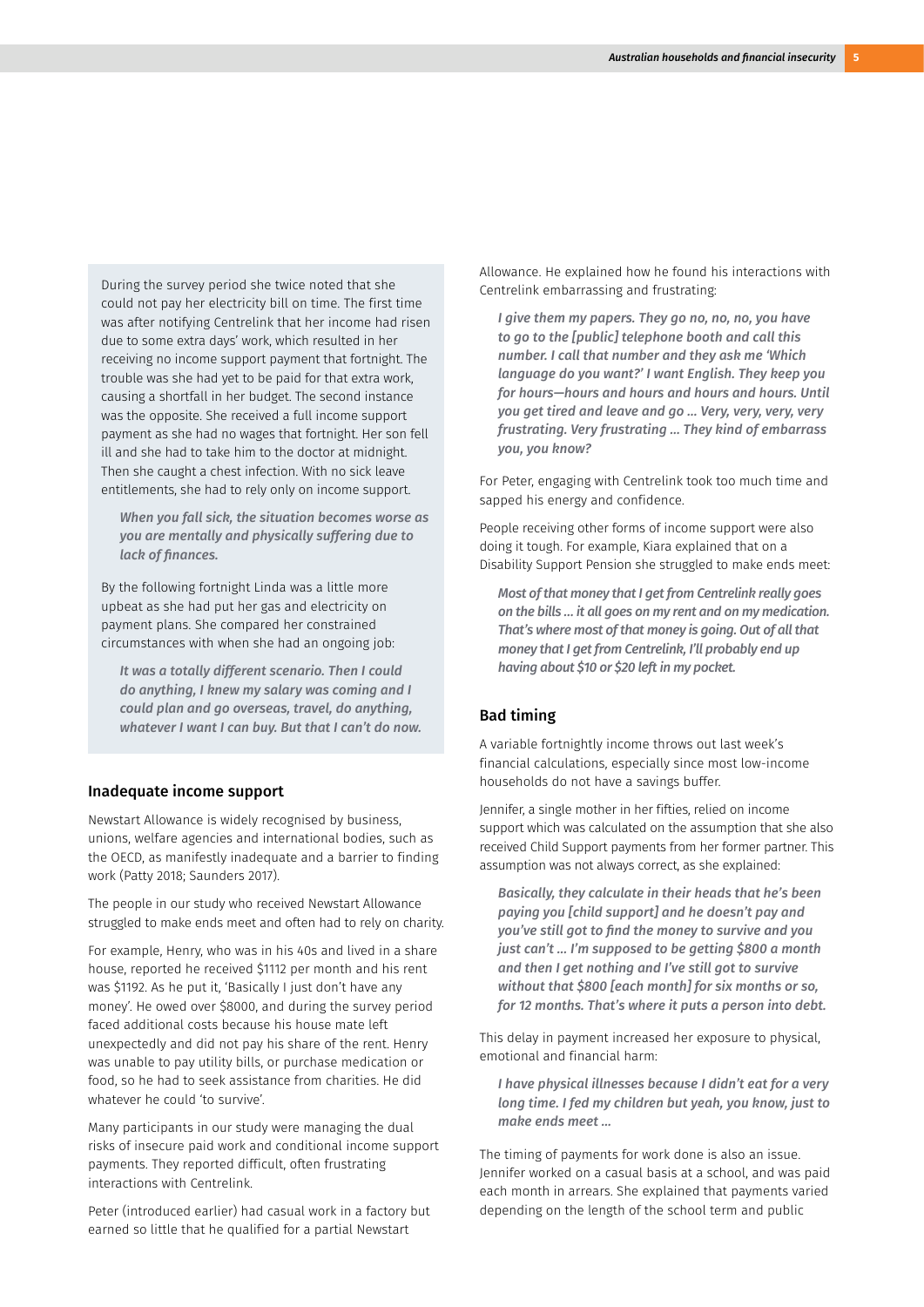holidays, which meant she had to rely on Newstart Allowance, friends and family, and community organisations.

Subcontractors faced particular challenges as they are required to purchase supplies and then seek reimbursement.

Maria explained the impact of her boyfriend's subcontracting work:

*He sometimes gets work with a builder, but he's got to fit the bill for the materials, so therefore, sometimes I help him out so he can get the job done, so we can get some money. [Then], when the job is completed he has to wait thirty days before he gets paid for it anyway.*

#### Risks of self-employment

Amina, whose husband also worked as a subcontractor, highlighted another risk of self-employment: 'if you fall sick, you can't go to work, and you don't get paid'.

The erosion of the standard employment relationship means that there is an increasing number of contract and selfemployed workers who are exposed to the risks of earning an income, without the hard-won protections of employment entitlements, such as paid holiday leave, sickness pay or loadings for unsocial hours. This compounds the financial risks that low-income households are exposed to.

Without steady, secure and well-paid work to buffer risks, low-income households experience ongoing uncertainty. They need to be able to predict what their next fortnightly income will be, and to be confident that timely income support will provide a real safety net if their wages are less than expected.

#### Unexpected costs

For households with low or volatile incomes, even managing predictable expenses was hard. Unexpected expenses often tipped the balance from just managing to not managing to make ends meet. During the survey period participants noted 615 instances of 'unexpected expenses'. Here unexpected expenses included expenses that were greater than anticipated, had been overlooked, were everyday expenses not expected that fortnight; or were unforeseen expenses due to illness or household changes (see Table 1).

Car problems, illness and social obligations such as buying a present were the most common forms of unexpected event.

#### **Table 1 Unexpected expenses**

#### **In the last fortnight did you or someone in your household have an unexpected expense?**

| <b>Reason</b>                                                                         | <b>Number</b> |
|---------------------------------------------------------------------------------------|---------------|
| <b>Money management</b>                                                               |               |
| A forgotten bill                                                                      | 66            |
| Receiving a fine                                                                      | 38            |
| <b>Transport</b>                                                                      |               |
| Car problems                                                                          | 61            |
| Licence or car registration                                                           | 10            |
| Extra transport costs                                                                 | 18            |
| Health                                                                                |               |
| An illness or other health issue                                                      | 55            |
| Dental expenses                                                                       | 24            |
| <b>Relationships</b>                                                                  |               |
| Needing to buy a present for someone<br>whose birthday you had forgotten              | 50            |
| Someone needing some money                                                            | 26            |
| Education                                                                             |               |
| School or education expenses                                                          | 39            |
| Communication                                                                         |               |
| Phone/internet costs                                                                  | 25            |
| <b>Extra food</b>                                                                     | 26            |
| <b>Household equipment</b>                                                            |               |
| Fridge, toaster, kettle, column heater or<br>other electrical equipment breaking down | 22            |
| Lawnmower needing to be fixed                                                         | 10            |
| Theft or loss of a household item                                                     | 8             |
| <b>Insurance costs</b>                                                                | 20            |
| Housing                                                                               |               |
| Increased rent                                                                        | 13            |
| Someone moving in or out of your<br>household                                         | 9             |
| Taking pet to the vet                                                                 | 13            |
| <b>Other unexpected expenses</b>                                                      | 82            |
| <b>TOTAL</b>                                                                          | 615           |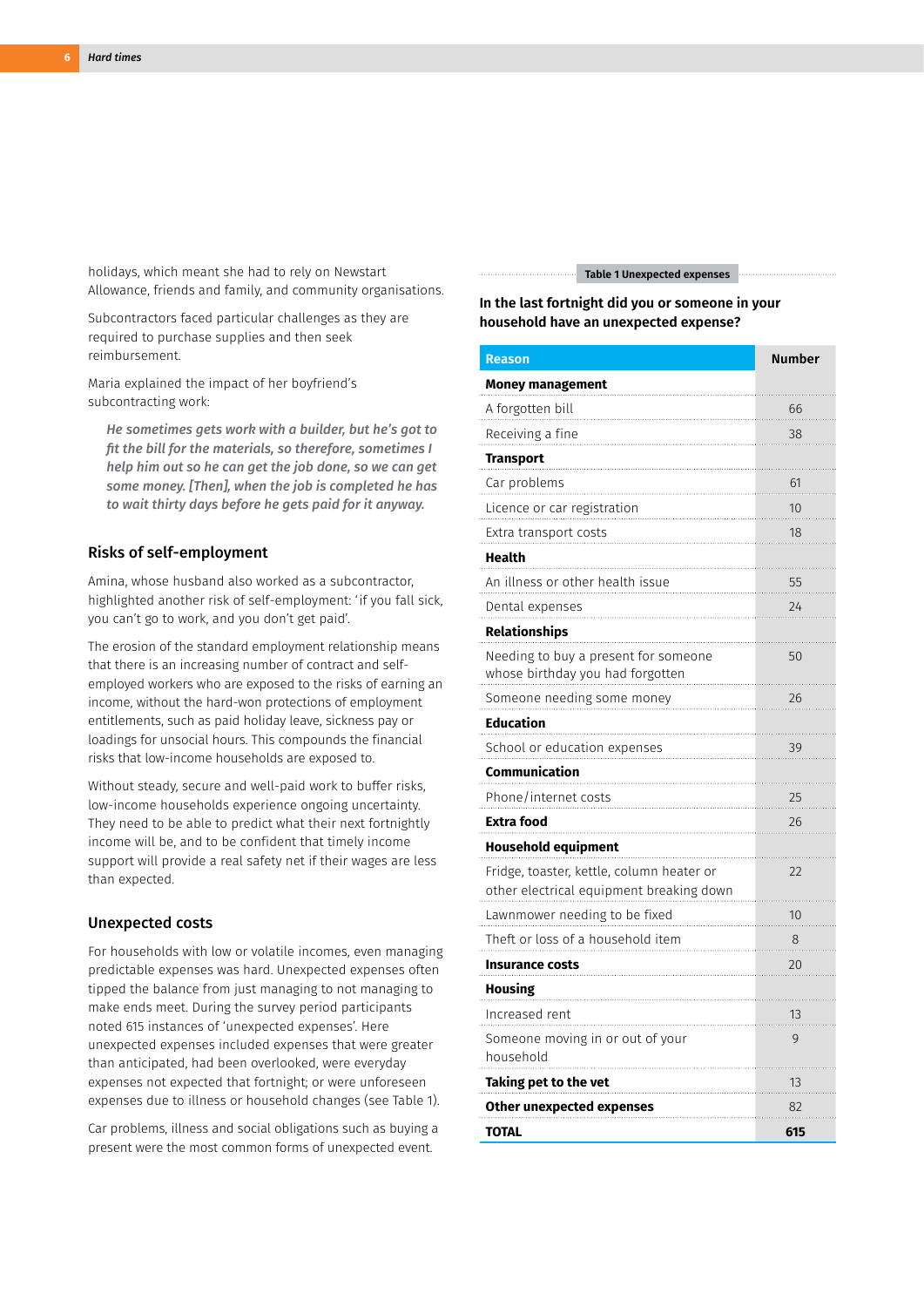Several of the women in the study had discovered a much larger cost: that their partners had incurred debts. Some had taken charge of managing the household's money because their partners were 'very bad' at it. These women appeared *willing* to take on their partner's debts, as they were invested in the relationship.

#### JEAN

Jean discovered that her partner owed \$20,000 when they applied for a car loan. She explained that was now almost paid off and then added:

*I think the only thing I had left of his to pay is just credit card [debts] which are two or three thousand dollars. So we managed to clear a lot of his debt.*

She took responsibility for managing the partner's debt while characterising this as a joint effort ('we managed') even though she recognised that she had not incurred it ('his debt'). Jean explained how she had taken out a consolidation loan to help her husband manage his debt because his credit rating was 'so bad':

*When we got together I had to put my name on the consolidation loan with my perfect record … He had two personal loans and two credit cards and we consolidated all of that and paid it off.*

For Jean, taking on this responsibility framed the relationship.

*He's not allowed, he was never allowed from the start of our relationship to have access to the joint money because he and I—this wasn't like I decided, we decided together—he really wasn't trustworthy enough [laughs] to leave enough money in there for the food and the bills.*

Because her husband was not responsible she 'had to' take responsibility.

## Measuring financial insecurity

The most respected measures of income poverty in Australia do not show income fluctuations that might expose households to financial hardship. The Australian Bureau of Statistics Household Income and Wealth survey examines the distribution of household income and assets (ABS 2017a). The University of Melbourne's analysis of the Household Income and Labour Dynamics Australia (HILDA) survey tracks changes in household income across time, but looks at changes in *annual* personal and household income

(Wilkins 2014). While useful, these approaches obscure shorter term volatility.

Our findings highlight the weakness of using year-on-year data to measure or understand financial hardship. Financial risks happen in real time. They have peaks and troughs.

Figure 2 shows the income volatility of the 63 participants in the study who recorded their household's fortnightly wage and welfare income in all surveys, grouped into seven levels of income volatility. The majority (the four orange bars) recorded that their incomes fluctuated by an average of more than 25% from one fortnight.

**Figure 2**

#### **Many households had dangerous fortnightly variations in income**

 $(n=63)$ 





Note: Graph shows average fortnight-to-fortnight variation in equivalised household income for each group.

International studies have found that households whose incomes fluctuate by more than 25% from one pay period to the next experience sharply higher risks of emotional conflict (Hill et al. 2013) and financial hardship (Hacker et al. 2012; Morris et al. 2015; Nichols & Rehm 2014).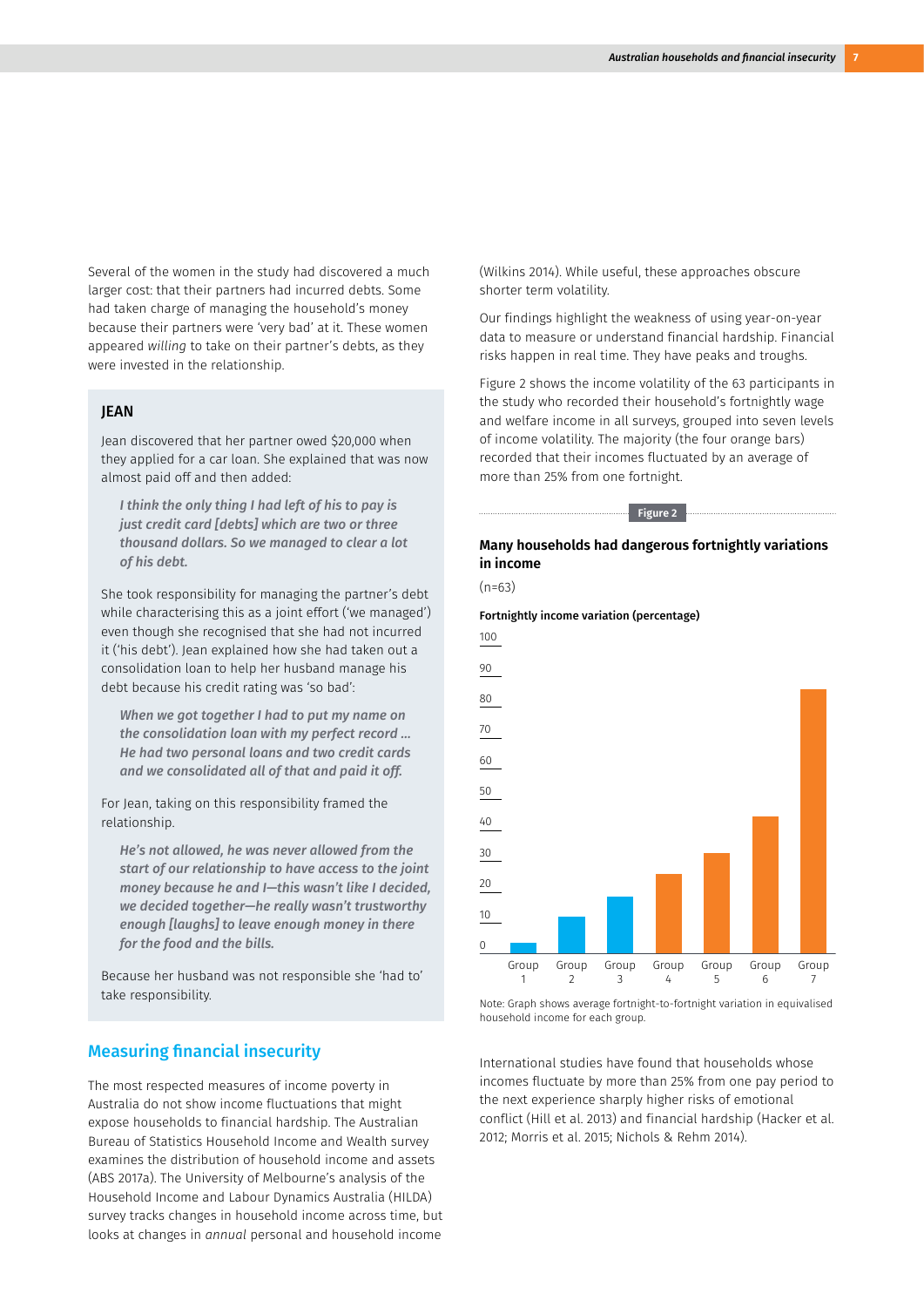#### Making ends meet

Households in this study had little scope to use savings to smooth the impact of income shocks. Most Australians regard having a savings buffer of at least \$500 for an emergency as part of the 'Essentials of life' (Saunders & Bedford 2017, p. 3). However, one in three people in Australia cannot find \$500 to deal with an unexpected event (Commonwealth Bank 2017).

In our study, over half the participants (n=42) reported that their household had less than \$500 in savings. A third had no savings.

**Table 2 Financial coping strategies**

| In the last 14 days did you or anyone in your household                                        |     |
|------------------------------------------------------------------------------------------------|-----|
| Could not pay electricity, gas or telephone<br>bills on time                                   | 112 |
| Went without meals                                                                             | 96  |
| Ask for help from welfare/community<br>organisations                                           | 88  |
| Negotiate that your rent/mortgage be<br>deferred for a day or more?                            | 50  |
| Pawn something or sell something? (for<br>example at Cash Converters or on Gumtree<br>or eBay) | 49  |

Nevertheless, many households had financial repertoires that allowed them to partially buffer the risks of inadequate or volatile incomes. Table 2 shows some of the actions they had taken.

These practices included borrowing and lending small amounts of money from friends, other household members, Centrelink and payday lenders; cutting back on food and energy costs; trading goods and services; seeking cash or goods from a welfare provider; and renegotiating utility and rent payment dates.

Participants had developed strategies for managing predictable or regular expenses, like rent or electricity. They often paid a little in advance each week or fortnight rather than face a large bill. This was a form of saving. For example, Rachel, a single parent who had recently been homeless, negotiated with her landlord to pay weekly rather than monthly as a way of first catching up and then managing her rent. This was a common strategy to buffer the risk of falling behind.

The parents in our study often struggled to meet the costs of their children's education, and sometimes took other

risks to cover these. To pay for a child's unanticipated school excursion some mothers reported going without a meal, putting less petrol in the car, buying less and doing without meat.

#### Borrowing and lending

Research in the United States found that lower income households commonly borrowed money from family and friends to pay daily living expenses such as medication or doctors' appointments. Such borrowing also served as a means to avoid overdrawing on bank accounts or defaulting on bills (Murdoch & Schneider 2017). These reasons for loans are notably different from the borrowing habits of higher income households, whose loans typically funded long-term investment in economic mobility—for example, for education or purchasing dwellings (The Pew Charitable Trusts 2016).

**Figure 3**



In our study, participants reported they frequently borrowed from, or lent to, a friend or someone in their household (Figure 3). This is likely to be a buffering practice in households, rather than a source of extra income or debt.

Within families, the distinction between a loan and a gift is often blurred. A gift may be presented as a loan to ease feelings of obligation but may change again into being considered a loan if the lender needs the money returned or relationships within the family become strained (Ali, Banks & Silva 2016; Heath & Culvert 2013).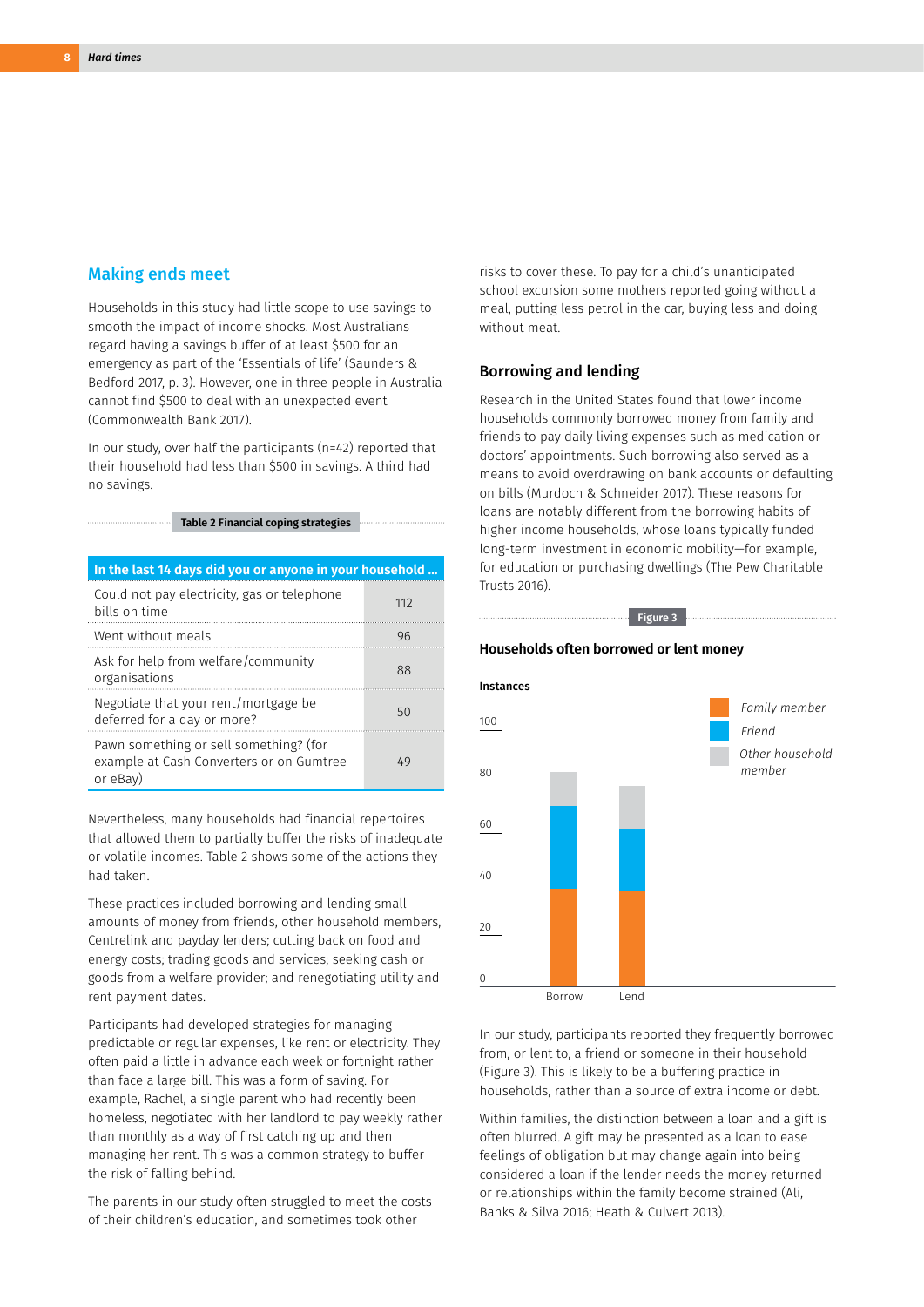The borrowing and lending attitudes and practices of households in our study ranged across this spectrum from loan to gift.

The most common, and pragmatic, attitude was that money received from or lent to another household member was a short-term loan. Jennifer, for example, talked about the amounts of \$20 to \$50 she often borrowed from or lent to her son and daughter as 'sort of like a rotating table' to pay unexpected expenses. They all repaid these micro-debts 'pretty quickly' for the logical reason that 'we'd never keep track of it' otherwise.

The nature of larger, longer term money transfers was sometimes less clear. Jane was on maternity leave when she participated in this study. She lived with her partner, who worked full-time, and their two young children. Surviving on just one income was difficult, but Jane prided herself on her ability to 'live with less'. She shopped carefully, planned menus and grew fruit and vegetables.

Even with careful scrimping and saving, there were times when it was hard to make ends meet. Jane's parents were her 'safety net'. They were relatively well off and they were 'always happy to help'. She had received \$5,000 from her mother. It was called a loan but Jane said there was no time limit on when she would repay it or whether she had started repaying: 'Just indefinitely. Until it's paid'.

Some other households, however, considered that the emotional and moral risks of borrowing from family and friends were to be avoided. Mahira, a single mother of two, had worked as a GP on contract but had to cease work because of illness. At the time of the interview she was relying on her savings and partial Parenting Payment (single). She emphasised maintaining her financial independence and avoiding embarrassment, even if this meant doing it tough:

*You let yourself down when you borrow or you keep borrowing money on a regular basis from anybody. I think the real reason why I wouldn't want to ask someone is because I don't really want to owe them anything. I don't know, I like to be a bit more independent with my finances … with my mother, I'd hate to be told no. Yeah, I'd feel embarrassed for asking.*

People on low incomes need to make difficult choices, weighing up the risks associated with doing without one thing or another.

#### RIANNA

Rianna missed a family funeral because she couldn't afford the petrol for her unroadworthy car. With only \$35 left for the fortnight and a broken fuel gauge, she 'didn't know how much petrol she had' so every trip was risky:

*All night last night I'm stressing about the fact that … I don't know that I have enough fuel. And I've got to buy a loaf of bread and I have to buy milk. And what else have I got to buy? Toothpaste, and then I've got the \$35, and all night I'm going, you know, around and around and around and around thinking I shouldn't have done that, I shouldn't have done this.*

She also recounted how she searched for a secondhand car battery with her ex-partner. But this was a risky enterprise for her:

*So we spent the day walking in and out—he was drunk as well and became abusive, but we were looking for this battery at a wreckers, any wreckers that we could find … Well, there were no batteries … He drinks and then he becomes violent verbally and physically. And he did that on Saturday while we were looking for this battery.*

Having 'put up with this situation for over five years physical, psychological, verbal and financial abuse', she held on to the hope he would repay the money he owed her.

*So what's another fortnight? The pill would be too bitter to swallow if, after all the bashings, attempts on my life, the explosive anger outbursts, the nasty taunts and constant put-downs, he takes more money off me.*

Rianna had a rationale for her actions. With very little income and the slim chance that she might be repaid the money she had lent him, she was prepared to risk contact with her former partner—even though she knew he was not good for her. As she said: 'Why would you want to live like this? No-one would want to live like this'.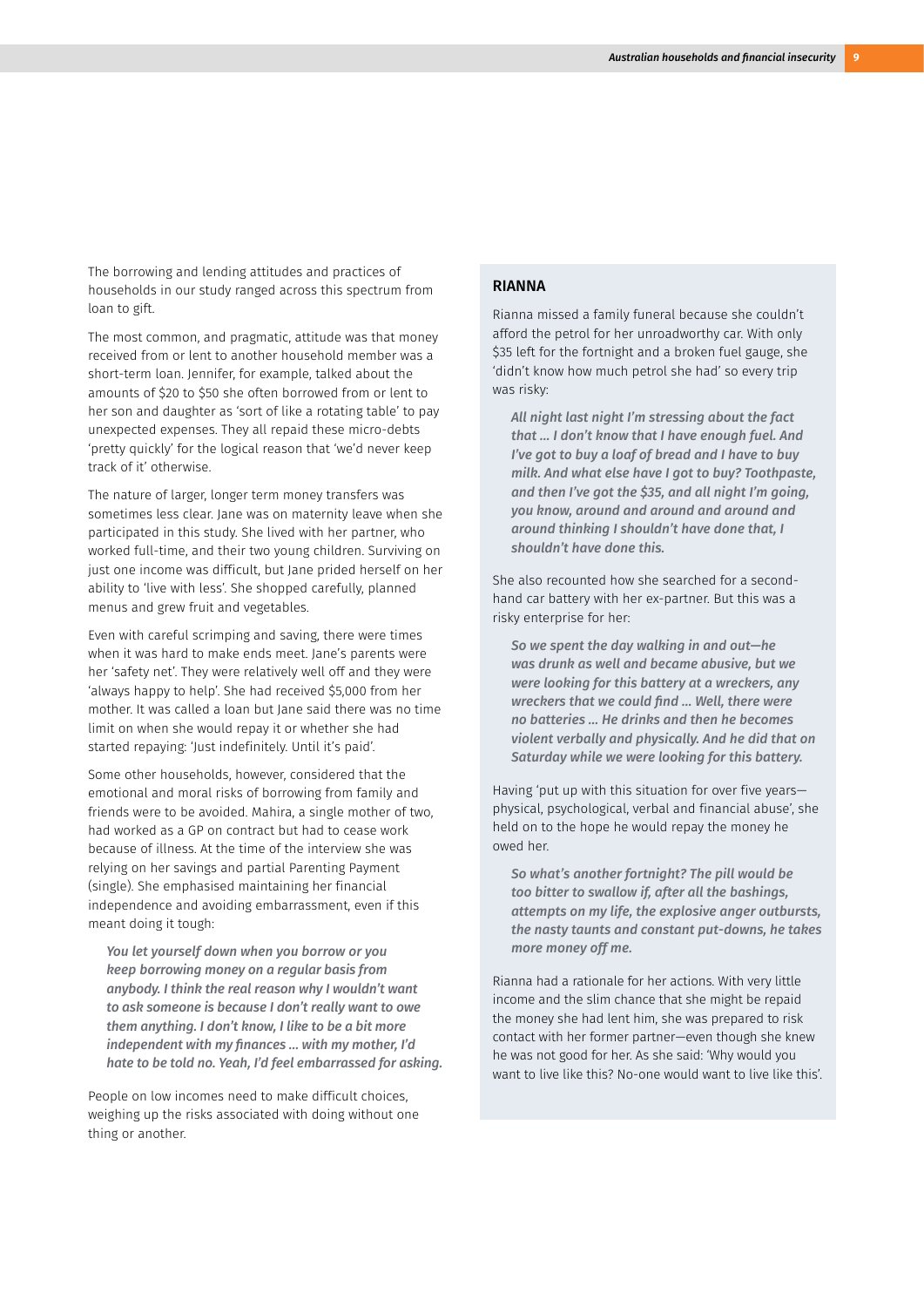#### Advances and loans

Among the people in our study, it was common for those in receipt of income support to seek advances for specific expenses, or use CentrePay to smooth the impacts of bill shock, but often these strategies were inadequate to protect them from harm.

For example, once a year, Kiara, who lived alone and relied on a Disability Support Pension, applied for an advance payment to cover her car registration and insurance. This allowed her to cover the costs but the repayments reduced her fortnightly income and often left her unable to pay for food or medication, without taking out an additional loan:

*They take out like \$92 a fortnight … then sometimes I have to go and apply for a personal loan … to try and pay the other bills or my medication or if I need to go and buy food.*

While seeking advances or loans helped meet immediate costs, it did not address her persistent low income.

#### Trading and bartering

Some people living with low and uncertain incomes were more creative in trying to make ends meet. For example, Dylan who was in his 40s and lived in a boarding house, prided himself on his entrepreneurial ability. He explained how he gained some extra income by trading online, purchasing very low cost items and selling them for a profit:

*I can occasionally find something on eBay that I can literally get for a dollar and that I can sell a couple of days later for \$20 and that \$20 will be \$20 that feeds me. So, I never sneer at saving a dollar because I know what I can do with it. The people that do [sneer], don't control their money very well.*

Araya, an older woman who lived with her husband, received the Disability Support Pension. They saved money—and created a buffer—by growing fruit and vegetables, and bartering:

*I organise everything … my husband grows all the vegetables. We bottle everything and we freeze it. We do swaps. We do bartering. I can sell my eggs for the food for the chooks. If I give them eggs, they'll do something for me or they'll make something for me or they'll give us something that they've got at their place.*

Most of the people in our study had faith in their ability to make ends meet, but this often came at great personal cost.

#### Impacts of financial insecurity

#### It costs more to be poor

As Brown (2009) has pointed out, 'the poorer you are, the more things cost'. For example, transport expenses for low-income households are often higher due to living further from work and major services, and the greater costs of maintaining and running older cars (Blumenberg & Agrawal 2014; Rosier & McDonald 2011). Other costs like insurance premiums are also more expensive for those who live in areas rated by insurance companies at greater risk of crime, flood or fire (AI 2016, p. 20). Furthermore, poorly insulated, lower quality housing containing sub-par appliances increases energy and upkeep costs. A British study has quantified this 'poverty premium' at £490 (about \$900) per household per year (Davies, Finney & Hartfree 2016, p. 8).

This poverty premium also applies to gaining early access to superannuation in cases of financial hardship. The hardship policy that allows superannuation savings to be withdrawn after six months on an income support payment attracts a punitive 20% tax.

For low-income households, the extra cost burden of keeping a car on the road figured prominently as a chronic risk. For example, because Felicity received less than she had expected from her meagre superannuation account she could not afford to replace her car, which in turn meant that her car running costs were higher:

*I had to get this horrible car that uses a lot of fuel. If I had a grand more, I could have got something smaller that wasn't using fuel as much. But it didn't work out that way.*

The higher costs of maintaining older and less reliable cars expose low-income households to additional risk.

#### Accumulated harms

Not having enough income meant that even small everyday costs become risky and fraught rather than mundane.

With four young children, Moira struggled to make ends meet on Parenting Payment (single). Her ex husband refused to pay adequate child support—unfortunately, a relatively common situation in Australia (Cook, McKenzie & Natalier 2015). Her comments in the fortnightly survey reflect a constant barrage of practical and emotional financial risks.

In the first fortnight, a small but unexpected social expense put the rent at risk. In Fortnights 2 and 4, she highlighted the emotional cost of having to borrow from family and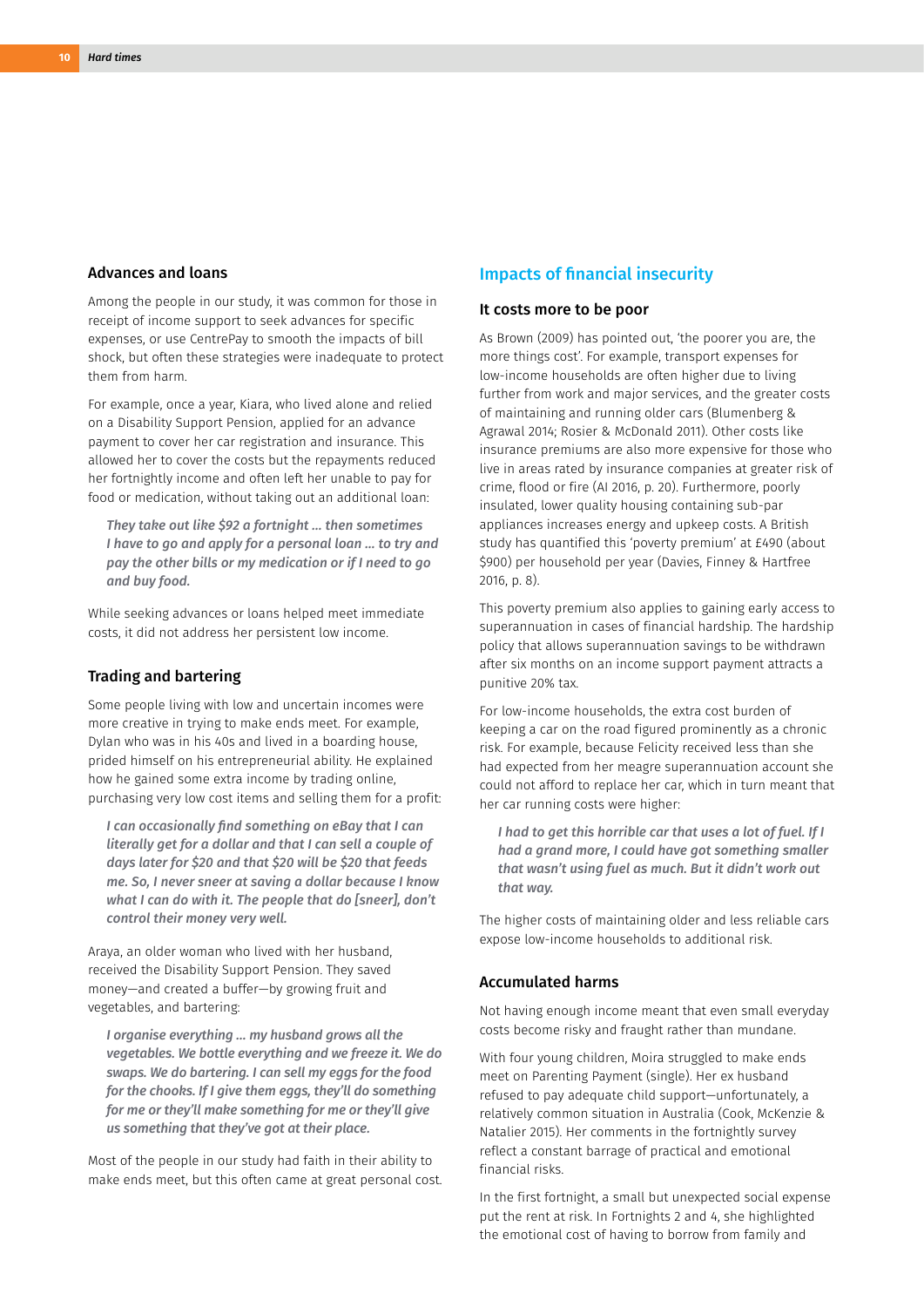explain to her children that they couldn't afford to participate in extracurricular activities. In Fortnights 3, 5, 6, 7 Moira wrote about worrying about how she would cope. She made difficult choices even if they caused relational harm—for example, paying for the car even if that meant no Christmas presents for the children (Fortnight 8).

#### MOIRA

**Fortnight 1:** *My daughters met up with a friend and that cost me around \$80 for the outing so I have been taking from the money set aside for rent to cover me this week.*

**Fortnight 2:** *I ran out of money, literally had only \$2 until my sister gave me \$20. I hate the feeling that comes with having nothing; and no petrol in my car makes me feel insecure.*

**Fortnight 3:** *I'm really short on money. I'm not sure whether I'm going to cope well this week—*

*I have had car registration to pay, car insurance and internet paid and I'm broke, with rent due next week.*

**Fortnight 4:** *My bank account is down to 50 cents. I'm about to run out of fuel, it feels horrible and insecure. Telling my children we can't participate in things that cost money is really hard.*

**Fortnight 5:** *I'm really struggling, just managing with the money I'm getting to cover school costs and food, fuel costs.*

**Fortnight 6:** *I can't believe this is the second month I have run short of money after paying rent. I'm not sure what I can do. I am being pressured from my girls' school as I can't afford school excursions or new uniforms. It really stresses me. I have a car that needs mechanical repairs to be safe but I can't get ahead. I'm really struggling just managing food and rent at the moment.*

**Fortnight 7:** *I think I have finally caught up on my finances even though I borrowed money the other week. This week I think I have enough to get through without [borrowing] money.*

Fortnight 8: *My children are well fed. We won't be doing Xmas presents though this year, as a car is a priority with a large family. I will need to use the Xmas money to go towards that.*

In a policy sense, Moira's comments below flip the notion of financial resilience to one of survival. In fortnight 6 of the surveys she described her situation and her response:

*At times there are events that happen such as breakdowns of the basic running of a car, household goods. This can cripple your bank balance if you have one. Or the credit card gets maxed out or things don't get repaired. The impact this has on any member in our household is depressing.*

- *1. Anger—no money.*
- *2. Can't do anything—no money.*
- *3. No repairs made—no money.*

*4. Treated poorly, via low maintenance [child support]—no respect from father to allow this. He is currently retired and has lots of money, we all know this. He chose to pay in small amounts [whereas] it would suit us for the whole amount to be paid [so] we might begin to recover financially and be finally be free of that hold he has over us.*

*5. Self-harm, counselling sessions, suicide (attempts) from younger members of family due to the crippling financial living. Also from the harshness that goes hand in hand with poverty and broken families.*

*6. My determination to not let this beat us. Teach younger members how to survive, be grateful for what we have, and for each other.*

*7. Never give up.*

For Moira and others like her, survival is a form of resistance to the risks imposed on her family.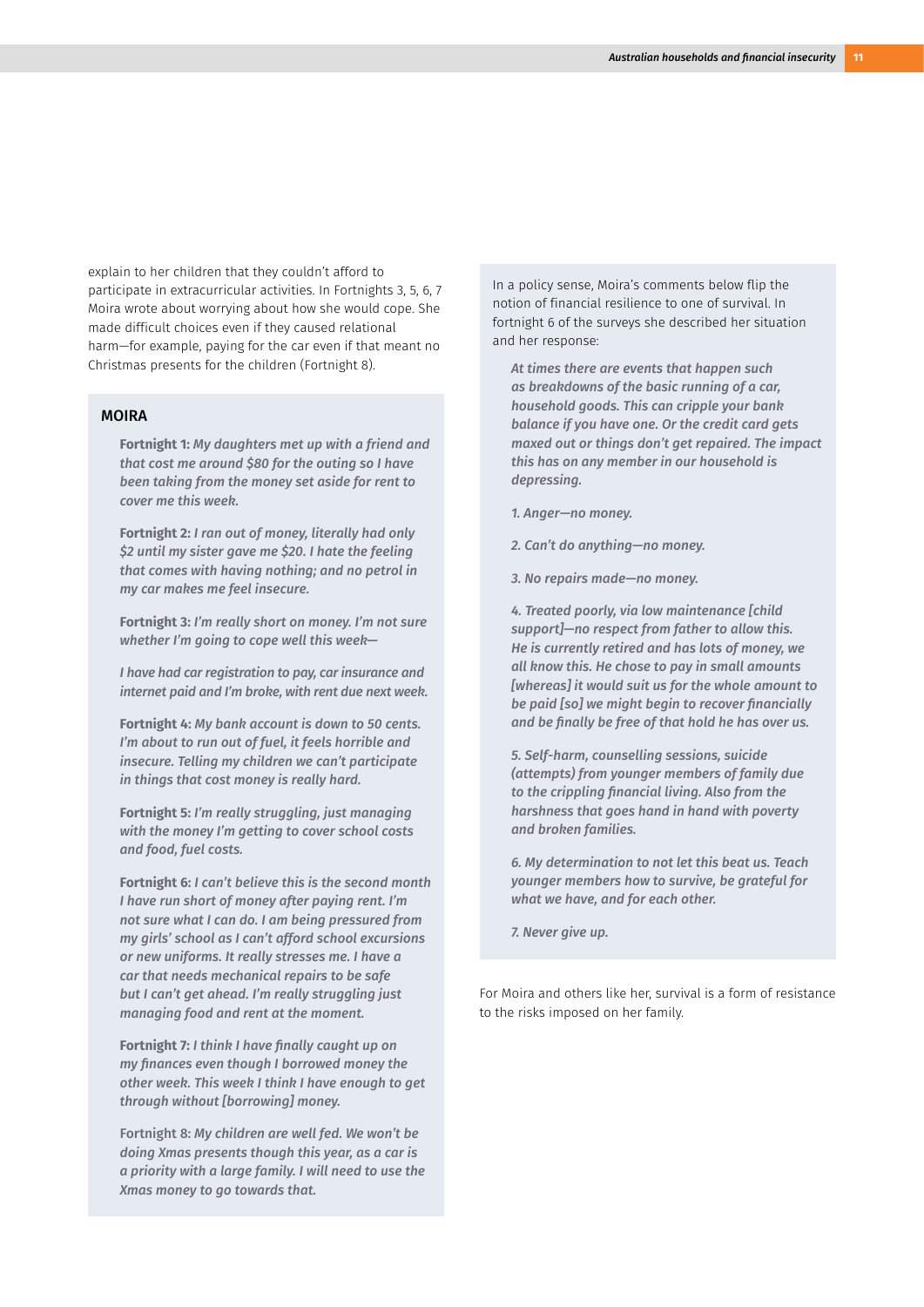#### Increased risk and difficult choices

Life events such as having children, becoming single, unemployment, retirement, disability and ill-health create well-known physical, social and financial risks. Sociologists and social policy scholars often refer to these as 'old social risks' (see, for example, Taylor-Gooby 2004). Increasingly, social policies combine to intensify old risks and create new social risks with unequal consequences (Bowman, Bodsworth & Zinn 2013).

For example, for people with disability, inadequate social support, lack of timely access to health care and inadequate material resources compound economic insecurity and disadvantage. In this way, the 'intimate relationship between disability and poverty' (Joly & Venturiello 2012) can be said to be 'constructed', in that the lack of adequate, responsive social policies creates new social risks. And these risks cause harm to people.

#### LISA

Lisa has two daughters, one of whom was born with cancer (currently in remission) that resulted in a significant disability. Her husband works in a low-paid job, while Lisa cares for the family.

The costs of illness and disability have accumulated. In the first year of their daughter's life, the costs of extended hospitalisation combined with loss of income hit the family hard. Since then times have been tough, even with Carer Payment, which Lisa now receives, after having her first application denied.

#### Lisa explained:

*We always struggle for the fortnight. It's like, 'OK, do we have enough money to reach the next Centrelink payment?' With no savings, it's a daily existence subsistence, if that's the word, yes fortnightly subsistence. We live pay cheque to pay cheque.*

Even though money is tight, Lisa does not scrimp on food:

*I know we're low-income but because cancer changed us, how we eat, we buy food from farmers' market … We buy the best kind of chicken: it's free range that has no chemicals in it … Everything's fresh and freshly cooked.*

For Lisa, her family's health is paramount, even if this means doing without herself. She explained how she made meals for three people and ate the leftovers.

*That's my savings strategy. I cook for three people. That's how I do it. It's embarrassing. I won't admit it to my husband openly. What I do, like I keep busy when they're eating dinner. I wash the dishes or that's the time I hang laundry.*

She suffers from clinical depression, for which she takes antidepressants—'really strong ones'. She copes 'day by day' and tries not to think about the past or the future. Lisa explained the impacts of being unable to work and always having to be on call for her daughter:

*Having a child with a disability or a terrible illness is not easy, managing household income while I cannot work. I'm a full-time carer. I'm on standby whenever the school calls … they often call me [when] she's not well and I have to take her home.*

In the absence of adequate income and social support, Lisa makes difficult choices, putting her family first, even if this means putting her health at risk.

Households with dependent children had specific risk management logics and practices. Parents often prioritised meeting children's needs and supporting them to flourish.

Katerina is a sole parent of two young boys. At the time of the interview, she received a Child Support payment of \$50, Family Tax Benefit of \$517 and Parenting Payment of \$724, totalling \$1291 per fortnight. She owed \$4000 on credit card debts incurred by her former partner. Katerina worked part-time on a casual basis for some additional income but found it very hard to provide for her children.

#### She explained:

*Every fortnight is a struggle between trying to save a few dollars [and] trying to make sure my kids don't miss out on doing things. For example, signing my son up for Little Athletics. It's important for him to be social as well as do a physical activity and learn about competition but it was also a big expense to get started.*

In the last survey just prior to Christmas she explained how, even if it meant doing without, her children came first:

*I don't want my children to miss out at Xmas time and so I probably overspent on gifts. It meant I had less money for groceries and bills but I made the choice to do it. It has caused some stress but I would rather eat toast for dinner for a week or two and see my children happy.*

Fathers also attempted to shield their children.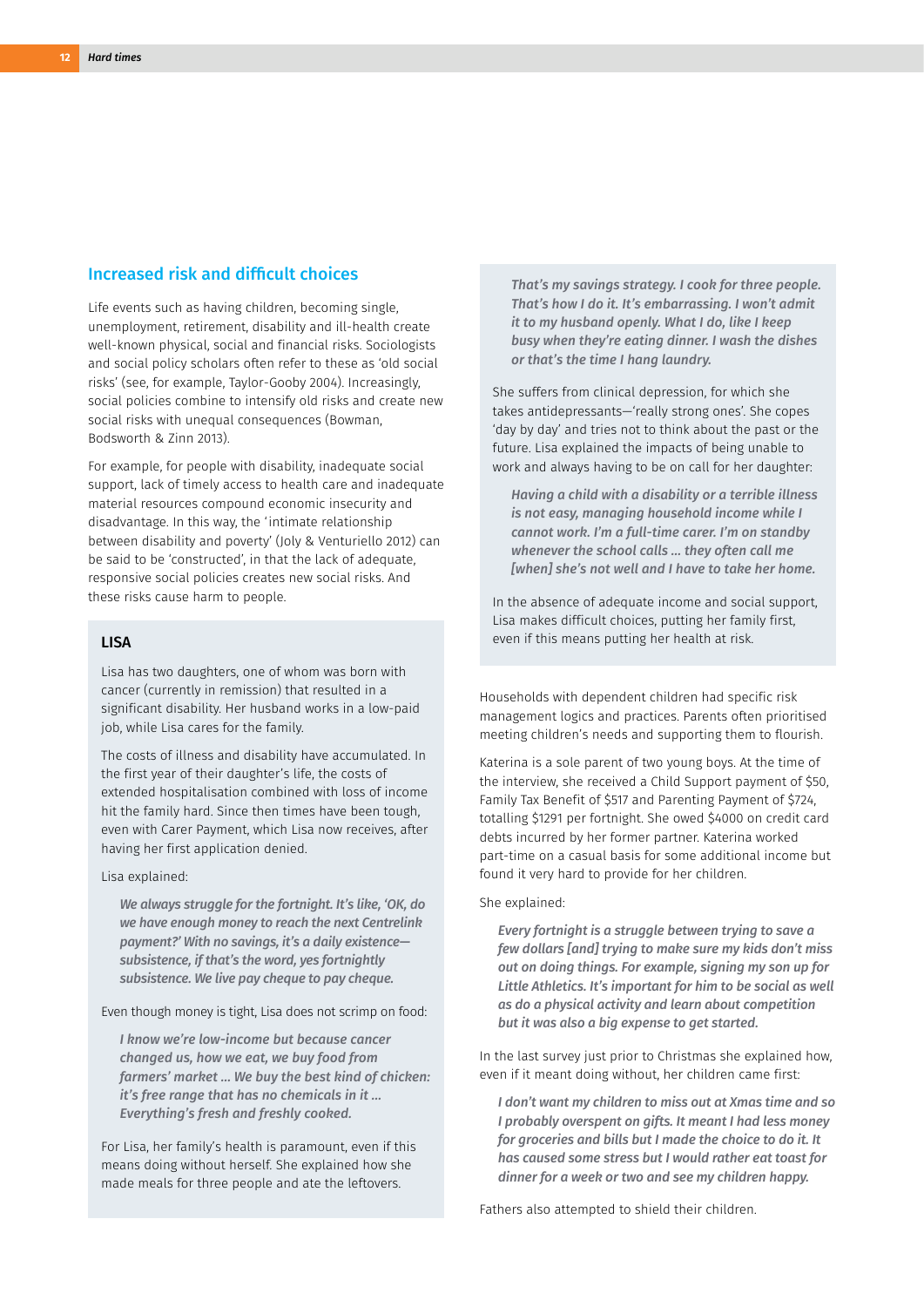Mohammed and his wife had been doctors in their home country. At the time of the interview, Mohammed was working on a casual basis in a construction company, while his wife cared for their three young children. The family relied on his wages and income support. He planned to sit the exam to be accredited to practise medicine in Australia, and was saving to take time off work to study and pay the exam fees and cost of registration.

He explained that protecting their children from the emotional harm of poverty was a priority:

*We're trying not to let them feel anything. They don't know usually if we have money or not. I mean, we never let them feel that. I don't want to stress them … to let them feel the fire … We don't tell them that [Daddy or Mummy] is not working now and out of a job. I don't want them to feel sad, so they are happy even in this transitional period.*

Mohammed and his wife felt the hard times that the family was experiencing were temporary. However, for many households, economic insecurity is not temporary and it is hard to protect children, no matter how parents try.

Alice, a single parent of five including a child with disability, struggled to get by on Carer Payment. She noted how her young children 'have attuned to "Mum's not a millionaire"', explaining how 'they're picking up on that stuff; be it my body language or verbal, I don't know. It breaks your heart'.

Brenda lived with her husband and two children. She had two part-time casual jobs. Her husband worked full-time in a warehouse, and had taken a second job to help pay off the debt accrued when Brenda's hours were cut unexpectedly. Their teenage son also had a part-time job while studying.

Brenda was a careful money manager, but low and unpredictable incomes made it hard to get by, despite her best efforts.

She recalled how her nine-year-old daughter had tried to protect her by not showing her a school excursion form:

*Because it was something she thought that maybe we couldn't afford it, and I was a bit embarrassed about that once I heard … it worried me … to think that at nine she can be worrying and not sleeping because she thinks that we might not be able to afford it. She shouldn't have to worry about those sort of things at that age.*

Like Mohammed, these women wanted to protect their children from the emotional harms of poverty. They felt disappointed that they couldn't always do so. Yet the drivers of their financial insecurity were outside their control.

#### Responding to insecurity: policy and practice

There is increasing awareness that financial hardship in Australia is not confined to the small minority of households living in entrenched poverty. The 2017 HILDA Survey report, for example, clearly shows most people experience spells of financial hardship. Even in a relatively short period of 15 years, the odds that a working-age Australian relied on an income support payment at some point is a coin flip. Between 2001 and 2015, 45.6% of those surveyed personally received an allowance, payment or pension; moreover, 70.5% of households had a member reliant on an income support payment at some point (Wilkins 2017, p. 40). These figures exclude receipt of Family Tax Benefit and Child Care Benefit. The author's conclusion was:

*Given that approximately 20% of working-age individuals receive income support in any given year, this indicates that the welfare system does indeed provide temporary rather than long-term support for most recipients, and is potentially playing a very important safety net role (Wilkins 2017, p. 40).*

The extent of contact with the income support system suggests that we need to move beyond understanding people experiencing poverty and economic insecurity as different from the rest of us, and somehow lacking. As Peter Whiteford (2017) eloquently explains:

*… many people call on government support at some time during their working lives – because they become unemployed, ill or disabled, for instance, or because they face extra child-rearing demands after a breakdown of family relationships … In Australia, which has the most income-tested system of any rich country, nearly two-thirds of working-age households receive an income-tested benefit during any ten-year period, yet only around 1 per cent of households depend on benefits across a full decade.*

Yet people who are doing it tough still tend to be regarded as lacking the right knowhow, information or behaviours. Policy attention focuses on individuals and tends to ignore the drivers or impacts of insecurity.

#### Financial literacy or literacies?

The *[MoneySmart](https://www.moneysmart.gov.au/)* website, hosted by the Australian Securities and Investments Commission (ASIC), lists the following life events that might increase the risks of financial hardship:

- **•** having a baby
- **•** getting married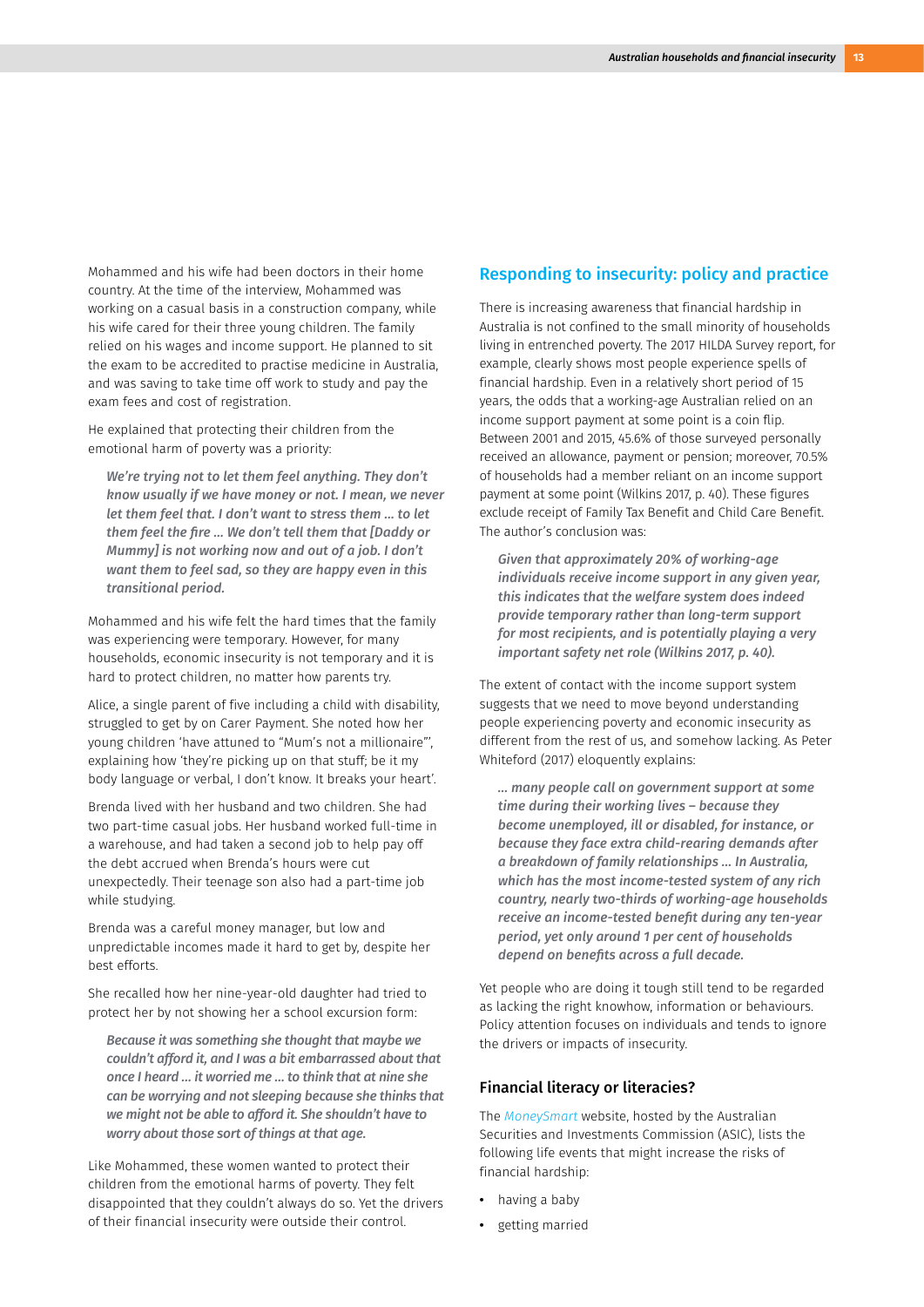- **•** starting work
- **•** losing your job
- **•** redundancy
- **•** dealing with illness
- **•** being a carer
- **•** divorce or separation
- **•** losing your partner
- **•** getting a pet.

The site at <[https://www.moneysmart.gov.au/>](https://www.moneysmart.gov.au/life-events-and-you/life-events), which offers 'free and impartial financial guidance', links each life event to useful financial information, tools, calculators, case studies and welfare resources that illustrate ways to mitigate these risks. There is additional life event information for specific groups: educators, families, Aboriginal and Torres Strait Islander people, people who speak other languages, people with disability, over-55s, self-employed people, under-25s, women and employers.

Similar websites have emerged overseas. For example, the Money Advice Service in the United Kingdom at <[https://www.moneyadviceservice.org.uk/en>](https://www.moneyadviceservice.org.uk/en), run by a board appointed by the Financial Conduct Authority, offers 'free and impartial money advice'. And the Consumer and Financial Protection Bureau site <<https://www.consumerfinance.gov/>> in the United States provides money management guides and resources.

These financial advisory sites have several common features. All were established by governments after the global financial crisis. All focus on improving consumer financial knowledge, skills and behaviours. All are moving away from the term 'financial literacy' towards 'financial capability', in recognition that having better knowledge and budgetary skills is insufficient—that behavioural change is also required to become financially capable.

While these resources are useful, there has been some criticism. For example, an article critical of the UK financial advice strategy argues:

*Governing authorities are not interested in the substance of consumers' interests, the particular feature of people's life projects or the content of their personal narratives of the self. What they are concerned about is the behaviour and attitudes of consumers: how they go about making the choices that they make and how those choices might best be made entrepreneurial and self-optimizing (Marron 2014, p. 495).*

MoneySmart's life event model partially addresses this criticism, by practically engaging consumers as they confront a particularly risky time in their lives. It also offers more comprehensive links to welfare and support agencies than the websites in the UK and the USA.

However, our study shows that greater understanding is needed of how actual financial decisions are made by low-income households. With the fraying of the social safety net and without steady and sufficient incomes, many people have to cope as best they can, given their circumstances.

Our findings show that, for households on low or erratic incomes, generic financial advice is problematic. For example, insuring belongings might be common sense for many Australians but it was not always possible for the households we interviewed. Some saw it as important and did without in order to afford insurance. Others had more pressing financial priorities. They made rational choices within tight constraints. Similarly, advice such as purchasing in bulk is sensible but difficult to implement if you rely on public transport, have young children and have few resources.

#### Financial capabilities

As we have argued elsewhere, the concept of financial capability is welcome but needs to be strengthened (Bowman et al. 2017). The current use of financial capability involves four domains: managing money, planning ahead, choosing products and staying informed (Atkinson et al. 2007). In this sense, financial capability can be more accurately viewed as increasing financial capacity—adding to financial literacy the extra resources an individual requires for financial wellbeing.

Policy frameworks for capacity building express similar tensions to those for financial literacy education. They aim to alleviate the suffering households experience as a result of poor financial circumstances. Yet they fail to treat immediate financial distress within a broader context of income inequality and volatility, unaffordable housing and unemployment. Instead, the problem is again turned inwards towards individuals—to their behaviours, practices and choices.

We argue that Amartya Sen's approach to capability provides a better means to evaluate the extent to which current financial literacy and capability programs and initiatives improve people's lives.

Sen's capability approach recognises that agency and aspirations, as well as structural and cultural factors, shape financial wellbeing and economic security.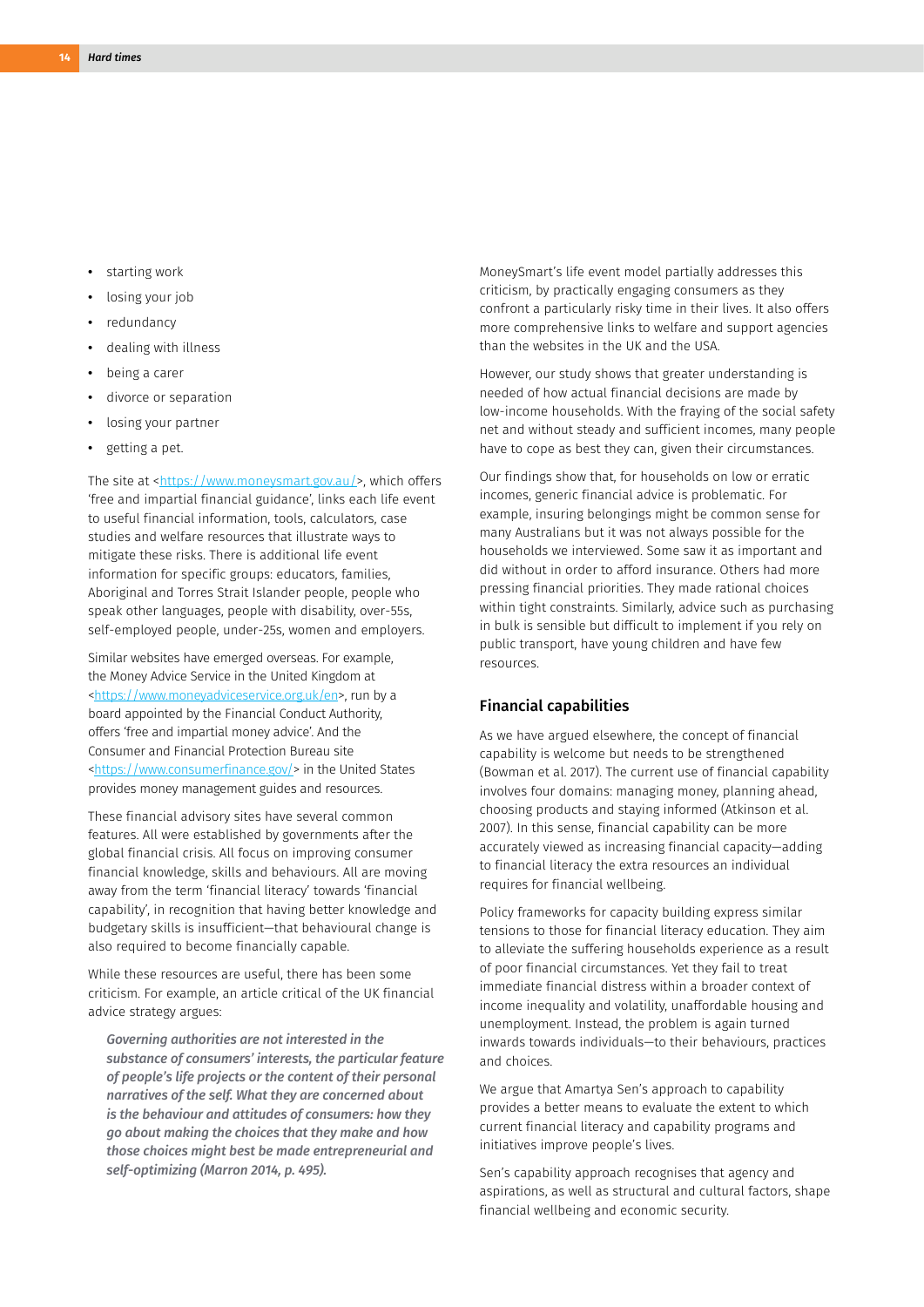Such an approach means that rather than just focusing on individuals and their behaviours, the drivers and impacts of economic insecurity are identified, which in turn can inform social and economic policy responses.

#### Reclaiming social and economic security

Making ends meet in hard times is risky. It may mean 'saving' on food costs by a parent quietly forgoing dinner, running the risk that there will be enough petrol in the car to get to work, carefully calculating how long medication will last, or hoping that there will be enough shifts next week.

It is in the interaction of increasing debt, precarious labour markets and welfare conditionality that low-income people are attempting to cope with higher exposure to financial risk. Individuals and households adopt different ways of preparing for, and coping with, the harms that may result from these risks. Within difficult constraints the strategies participants in our study deployed to mitigate the risks to themselves and their families were overwhelmingly rational.

Overall, these descriptions of trying to get enough income, adjusting spending, borrowing, lending, sharing, bartering and saving are not simply one-off events recorded by participants but rather processes and strategies they used to manage risk.

What is needed is a move away from responses to entrenched disadvantage that are based on a 'deserving/ undeserving' framework towards one that re-imagines social and economic security as fundamental enabling conditions of a fair, compassionate and just society.

Achieving economic security for households with low or uncertain incomes will require fundamental changes, including:

- **•** a fit-for-purpose social security system that recognises the changed nature of work
- **•** decent social insurance in health, education and housing
- **•** economic development to underpin employment security
- **•** strategies such as job guarantees to provide meaningful work and economic security for those marginalised in the labour market.

This study is part of ongoing research into drivers and impacts of financial hardship. Understanding the nature of the challenges that households face is an important step to developing effective responses.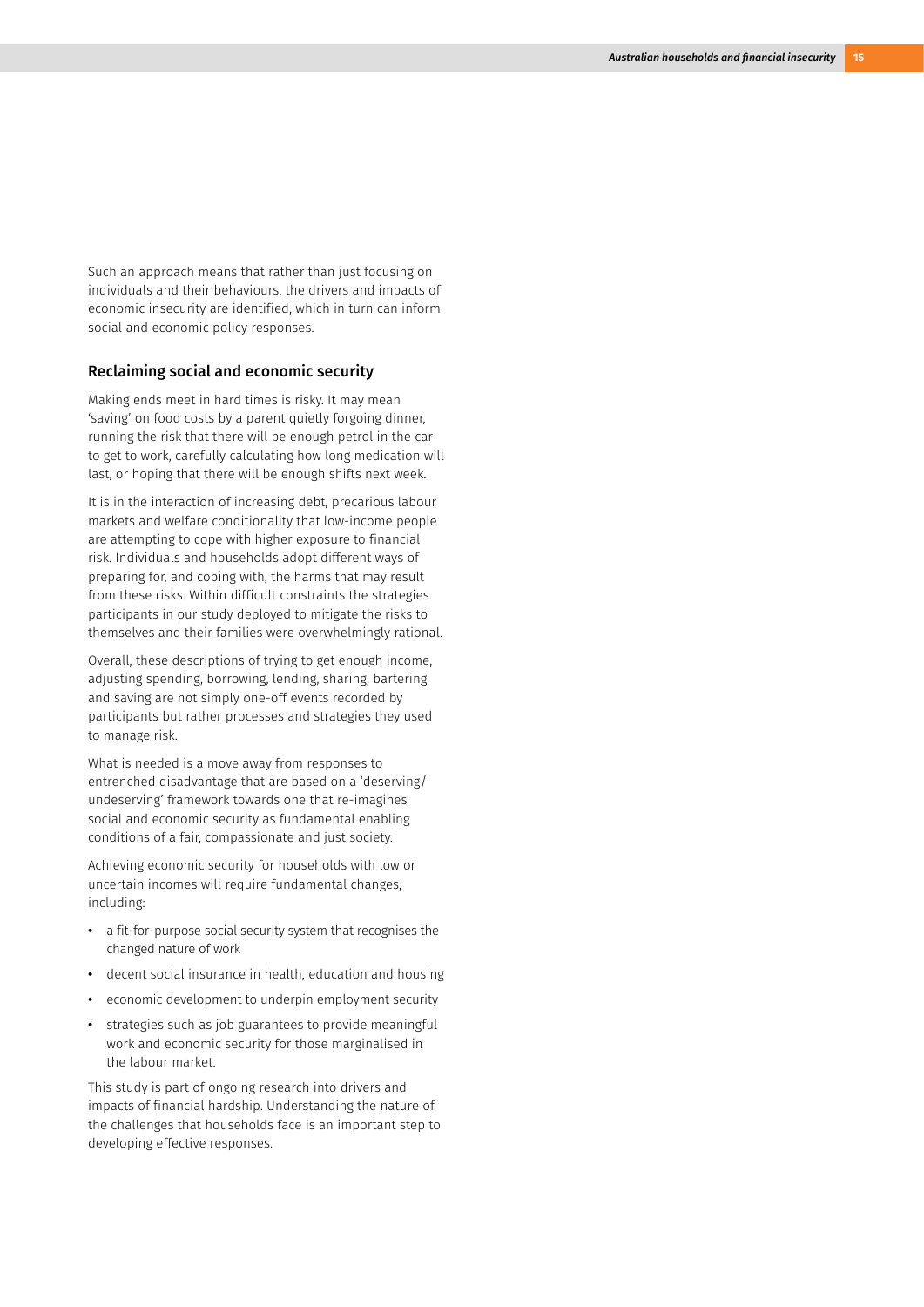#### References

.id c. 2018, *Australia: household size*, .id, [Collingwood, Vic.], viewed 23 July 2018, [<https://profile.id.com.au/australia/](https://profile.id.com.au/australia/household-size) [household-size>](https://profile.id.com.au/australia/household-size).

ABS 2015, *Household income and wealth Australia,* Cat. no. 6523.0, Australian Bureau of Statistics, Canberra.

—— 2017a, *Household Expenditure Survey and Survey of Income and Housing, user guide*, Australia, 2015–16, Cat. no. 6503.0, Australian Bureau of Statistics, Canberra.

—— 2017b, *Labour force, Australia, September 2017*, Cat. no. 6202.0, Australian Bureau of Statistics, Canberra.

AI 2016, *The impact of big data on the future of insurance*, Actuaries Institute, Sydney.

Ali, J, Banks, M & de Silva, A 2016, *Lending to family & friends: an invisible phenomena, literature brief prepared for Credi Pty Ltd*., RMIT University, Melbourne, viewed 3 September 2018, [<https://www.researchgate.net/](https://www.researchgate.net/publication/313878735_Lending_to_family_friends_an_invisible_phenomena) [publication/313878735\\_Lending\\_to\\_family\\_friends\\_an\\_](https://www.researchgate.net/publication/313878735_Lending_to_family_friends_an_invisible_phenomena) [invisible\\_phenomena](https://www.researchgate.net/publication/313878735_Lending_to_family_friends_an_invisible_phenomena)>.

Arthur, C 2012, *Financial literacy education: neoliberalism, the consumer and the citizen*, Sense Publishers, Rotterdam.

Atkinson, A, McKay, S, Collard, S & Kempson, E 2007, 'Levels of financial capability in the UK', *Public Money & Management*, vol. 27, no. 1, pp. 29-36.

Bagshaw, E 2017, 'Brutal reminder of GFC still here, Treasury says, as retail stung by poor sales', *Sydney Morning Herald*, 3 November.

Banks, M & Bowman, D 2017, *Juggling risks: insurance in households struggling with financial insecurity*, Brotherhood of St Laurence, Fitzroy, Vic.

Bishop, J & Cassidy, N 2017, 'Insights into low wage growth in Australia', *Bulletin (Reserve Bank of Australia)*, March quarter, pp. 13–20.

Blumenberg, E & Agrawal, AW 2014, 'Getting around when you're just getting by: transportation survival strategies of the poor', *Journal of Poverty*, vol. 18, no. 4, pp. 355–78.

Borland, J 2017, *Part-time work in Australia: a second look*, Labour market snapshots, University of Melbourne.

Bowman, D 2010, *Sen and Bourdieu: understanding inequality,* Social Policy Working Paper no. 14, Brotherhood of St Laurence & Centre for Public Policy, University of Melbourne, [<http://library.bsl.org.au/jspui/](http://library.bsl.org.au/jspui/bitstream/1/2131/1/Bowman_Sen_and_Bourdieu_understanding_inequality_) bitstream/1/2131/1/Bowman\_Sen\_and\_Bourdieu [understanding\\_inequality\\_2010.pdf](http://library.bsl.org.au/jspui/bitstream/1/2131/1/Bowman_Sen_and_Bourdieu_understanding_inequality_)>.

Bowman, D, Banks, M, Fela, G, Russell, R & de Silva, A 2017, *Understanding financial wellbeing in times of insecurity*, Brotherhood of St Laurence & RMIT University, Melbourne, viewed 12 July 2018, <[http://library.bsl.org.au/jspui/](http://library.bsl.org.au/jspui/bitstream/1/9423/1/Bowman_etal_Understanding_financial_wellbeing_201) [bitstream/1/9423/1/Bowman\\_etal\\_Understanding\\_](http://library.bsl.org.au/jspui/bitstream/1/9423/1/Bowman_etal_Understanding_financial_wellbeing_201) financial wellbeing 2017.pdf>.

Bowman, D, Bodsworth, E & Zinn, J 2013, 'Gender inequalities and risk during the "rush hour" of life', *Social Policy and Society*, vol. 12, no. 2, pp. 277–86.

Brown, D 2009, 'The high cost of poverty: why the poor pay more', *Washington Post*, 18 May.

CFPB 2015, *Measuring financial well-being*, Consumer Financial Protection Bureau, Washington, DC.

Charlesworth, S 2012, Working time regulation: briefing notes for Work + Family Policy Round Table meeting, University of South Australia, [Adelaide].

Community Indicators Victoria 2011, *Financial stress*, CIV, in partnership with VicHealth and The University of Melbourne, viewed 12 July 2018, <[http://www.communityindicators.net.](http://www.communityindicators.net.au/metadata_items/financial_stress) [au/metadata\\_items/financial\\_stress](http://www.communityindicators.net.au/metadata_items/financial_stress)>.

Cook, K, McKenzie, H & Natalier, K 2015, 'Mothers' experiences of child support: qualitative research and opportunities for policy insight', *Journal of Family Studies*, vol. 21, no. 1, pp. 57–71.

Davies, S, Finney, A & Hartfree, Y 2016, *Paying to be poor: uncovering the scale and nature of the poverty premium*, Personal Finance Research Centre, University of Bristol.

Fletcher, M & Guttmann, B 2013, 'Income inequality in Australia', *Economic Roundup*, no. 2, pp. 35–54.

Foster, J & Guttmann, R 2018, 'Perceptions of job security in Australia', *Bulletin (Reserve Bank of Australia)*, March quarter, pp. 80–99.

Hacker, J, Huber, G, Nichols, A, Rehm, P, Schlesinger, M, Valletta, R & Craig, S 2012, *The Economic Security Index: a new measure for research and policy analysis*, Working paper 2012-21, Federal Reserve Bank of San Francisco, viewed 12 July 2018, <[https://www.frbsf.org/economic](https://www.frbsf.org/economic-research/files/wp12-21bk.pdf)[research/files/wp12-21bk.pdf](https://www.frbsf.org/economic-research/files/wp12-21bk.pdf)>.

Heath, S & Culvert, E 2013, 'Gifts, loans, intergenerational support for young adults', *Sociology*, vol. 47, no. 6, pp. 1120–35.

Herault, N & Azpitarte, F 2014, *Recent trends in income redistribution in Australia: can changes in the tax-transfer system account for the decline in redistribution?*, Working paper no.2/14, Melbourne Institute of Applied Economic and Social Research, The University of Melbourne, viewed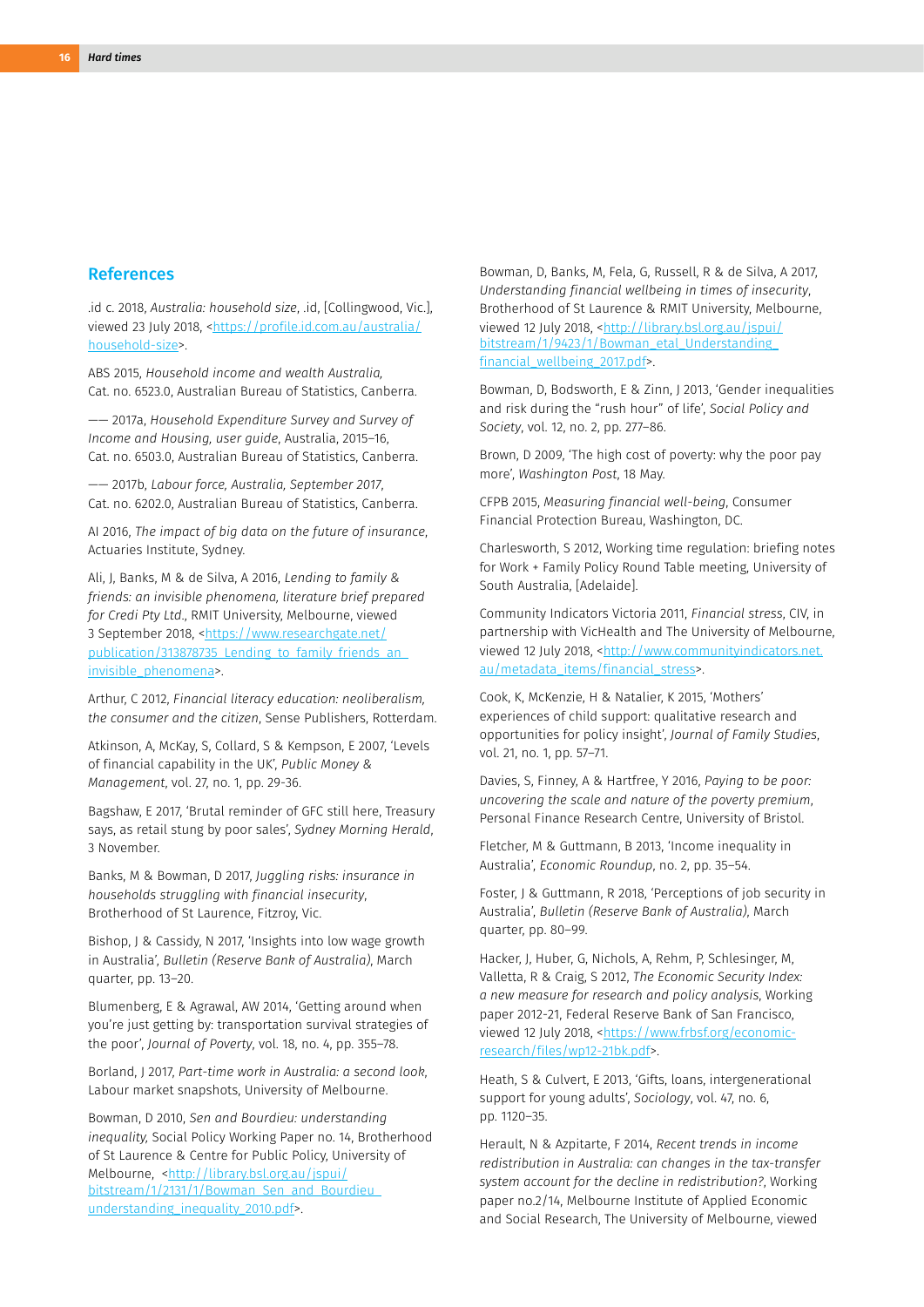12 July 2018, <[https://melbourneinstitute.unimelb.edu.au/](https://melbourneinstitute.unimelb.edu.au/publications/working-papers/search/result?paper=2156493) [publications/working-papers/search/](https://melbourneinstitute.unimelb.edu.au/publications/working-papers/search/result?paper=2156493) [result?paper=2156493>](https://melbourneinstitute.unimelb.edu.au/publications/working-papers/search/result?paper=2156493).

Hill, HD, Morris, P, Gennetian, LA, Wolf, S & Tubbs, C 2013, 'The consequences of income instability for children's well-being', *Child Development Perspectives*, vol. 7, no. 2, pp. 85–90.

Joly, ED & Venturiello, MP 2012, 'Persons with disabilities: entitled to beg, not to work – the Argentine case', *Critical Sociology*, Online first version 24 July.

Marron, D 2014, '"Informed, educated and more confident": financial capability and the problematization of personal finance consumption', *Consumption Markets and Culture*, vol. 17, no. 5, pp. 491–511.

Morris, P, Hill, H, Gennetian, L, Rodrigues, C & Wold, S 2015, *Income volatility in U.S. households with children: another growing disparity between the rich and the poor?*, Institute for Research on Poverty, University of Wisconsin-Madison, Madison, Wisconsin, [<http://www.irp.wisc.edu/publications/](http://www.irp.wisc.edu/publications/dps/pdfs/dp142915.pdf) [dps/pdfs/dp142915.pdf](http://www.irp.wisc.edu/publications/dps/pdfs/dp142915.pdf)>.

Murdoch, J & Schneider, R 2017, *The financial diaries: how American families cope in a world of uncertainty,* Princeton University Press, Princeton.

Nichols, A & Rehm, P 2014, 'Income risk in 30 countries', *Review of Income and Wealth*, vol. 60, pp. S98–S116.

OECD 2015, *In it together: why less inequality benefits all*, OECD Publishing, Paris.

—— 2016, *Society at a glance 2016: a spotlight on youth – how does Australia compare?*, OECD, Paris, viewed 6 March 2017, [<http://www.oecd.org/australia/sag2016-australia.pdf>](http://www.oecd.org/australia/sag2016-australia.pdf).

OECD.Stat 2017, *Minimum relative to average wages of full-time workers*, Paris, viewed 12 July 2018, <[https://stats.](https://stats.oecd.org/Index.aspx?DataSetCode=MIN2AVE) [oecd.org/Index.aspx?DataSetCode=MIN2AVE>](https://stats.oecd.org/Index.aspx?DataSetCode=MIN2AVE).

Patty, A 2018, '"You can buy very little for 50 cents": Newstart increase attacked', *Sydney Morning Herald*, 19 March.

Rosier, K & McDonald, M 2011, *The relationship between transport and disadvantage in Australia*, Australian Institute of Family Studies, Melbourne.

Saunders, P 2017, 'New budget standards show just how inadequate the Newstart Allowance has become', *The Conversation*, 25 August.

Sen, A 1985, *Commodities and capabilities*, North-Holland, Amsterdam.

Soederberg, S 2014, *Debtfare states and the poverty industry: money, discipline and the surplus population*, Routledge, London.

Taylor-Gooby, P (ed.), *New risks, new welfare: the transformation of the European welfare state*, Oxford University Press, New York.

The Pew Charitable Trusts 2016, *Extended family support and household balance sheets: getting by with a little help from friends and relatives*, The Pew Charitable Trusts, Philadelphia, viewed 10 July 2018, [<http://www.pewtrusts.](http://www.pewtrusts.org/-/media/assets/2016/03/fsm_kinshipbrief.pdf) [org/-/media/assets/2016/03/fsm\\_kinshipbrief.pdf](http://www.pewtrusts.org/-/media/assets/2016/03/fsm_kinshipbrief.pdf)>.

Western, B, Bloome, D, Sosnaud, B & Tach, L 2012, 'Economic insecurity and social stratification', *Annual Review of Sociology*, vol. 38, no. 1, pp. 341–59.

Whiteford, P 2017, '"Them" and "us": the enduring power of welfare myths', *Inside Story*, 10 March.

Wilkins, R 2014, *Derived income variables in the HILDA Survey Data: the HILDA Survey 'Income Model'*, HILDA Project technical paper no. 1/14, Melbourne Institute of Applied Economic and Social Research, University of Melbourne, viewed 12 July 2018, <[http://melbourneinstitute.unimelb.](http://melbourneinstitute.unimelb.edu.au/assets/documents/hilda-bibliography/hilda-technical-papers/) [edu.au/assets/documents/hilda-bibliography/hilda](http://melbourneinstitute.unimelb.edu.au/assets/documents/hilda-bibliography/hilda-technical-papers/)[technical-papers/htec114.pdf>](http://melbourneinstitute.unimelb.edu.au/assets/documents/hilda-bibliography/hilda-technical-papers/).

—— 2017, *The Household, Income and Labour Dynamics in Australia Survey: selected findings from Waves 1 to 15*, 12th statistical report of the HILDA Survey, Melbourne Institute of Applied Economic and Social Research, University of Melbourne, viewed 12 July 2018, <[http://melbourneinstitute.](http://melbourneinstitute.unimelb.edu.au/__data/assets/pdf_file/0010/2437426/HILDA-SR-med-res.pdf) [unimelb.edu.au/\\_\\_data/assets/pdf\\_file/0010/2437426/](http://melbourneinstitute.unimelb.edu.au/__data/assets/pdf_file/0010/2437426/HILDA-SR-med-res.pdf) [HILDA-SR-med-res.pdf>](http://melbourneinstitute.unimelb.edu.au/__data/assets/pdf_file/0010/2437426/HILDA-SR-med-res.pdf).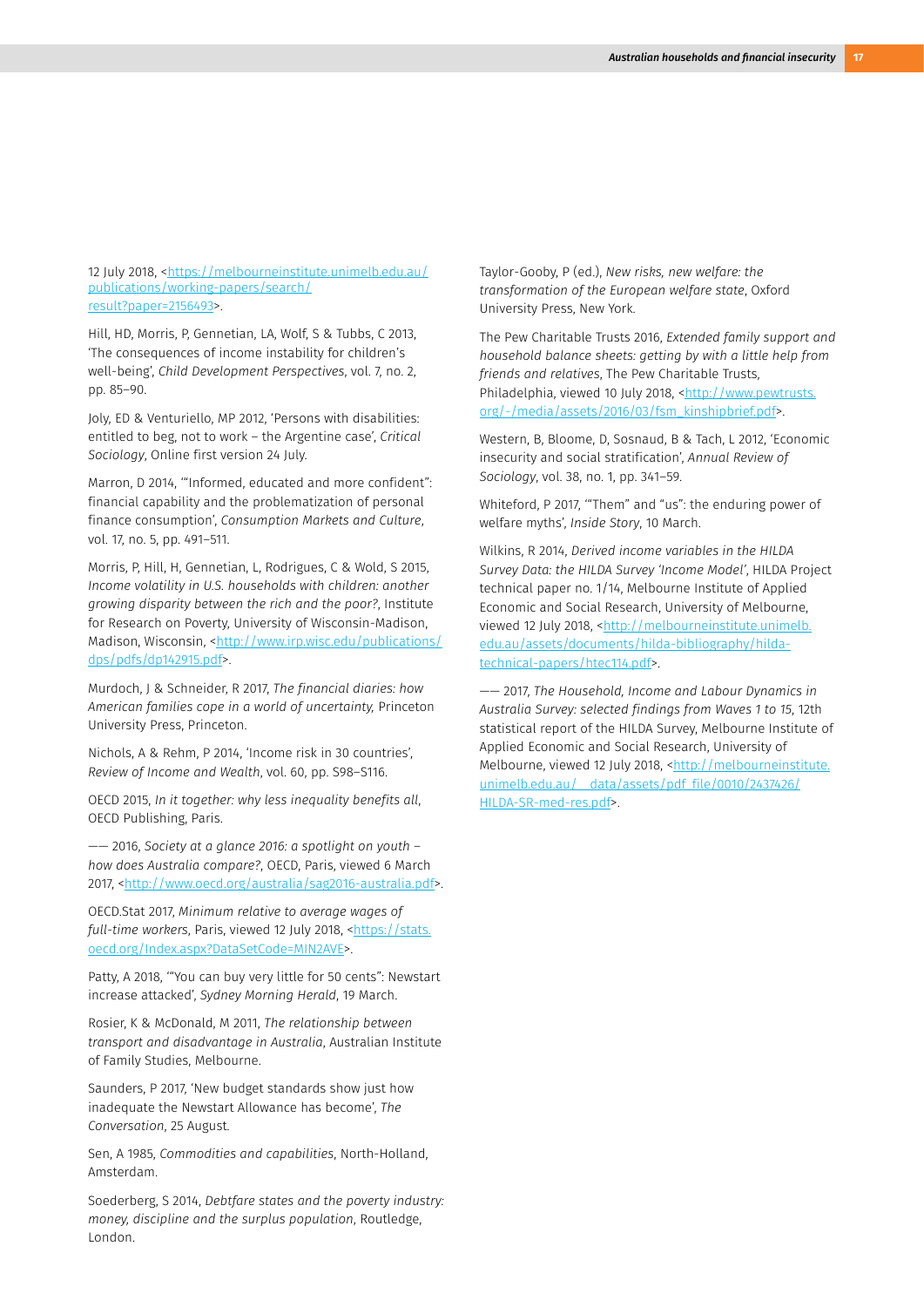#### About the project

A grant from the Fire Service Levy Monitor funded the project. The Monitor was an entity established to oversee the transition of Victoria's fire service levy from insurance policies to municipal rates. Acknowledging insurer difficulties in refunding all levies collected from consumers after the transition date, the Monitor directed that amounts not refunded be used by the Brotherhood of St Laurence and several like agencies 'in support of consumer insurance issues'.

We deeply appreciate the involvement and insights from participants about how they attempted to reconcile competing emotional and financial demands from one pay period to the next.

We thank staff and volunteers from the many local and statewide organisations that generously promoted our call for participants.

The *Spinning the Plates* project benefited from significant contributions from Research and Policy Centre staff at the Brotherhood of St Laurence: Cara Bradley, Chabel Khan and Jane Hosking sourced and interviewed participants; Aradhana Barua, Geraldine Fela and Nick Fredman provided invaluable research assistance; and Deborah Patterson provided insightful editorial support.

#### For further information

In an associated report, *Juggling risks*, we draw on data from the *Spinning the Plates* study to examine the reasons why, why not and how households use insurance to manage risk. The study aims to inform the development of policies, programs and products to better protect households with low or uncertain incomes from the consequences of shocks, hazards and risk.

The report *Juggling risks; insurance in households struggling with financial insecurity* by Marcus Banks and Dina Bowman may be downloaded from the Brotherhood of St Laurence website.

For other relevant Brotherhood publications, see [<www.bsl.org.au/research](http://www.bsl.org.au/research)>